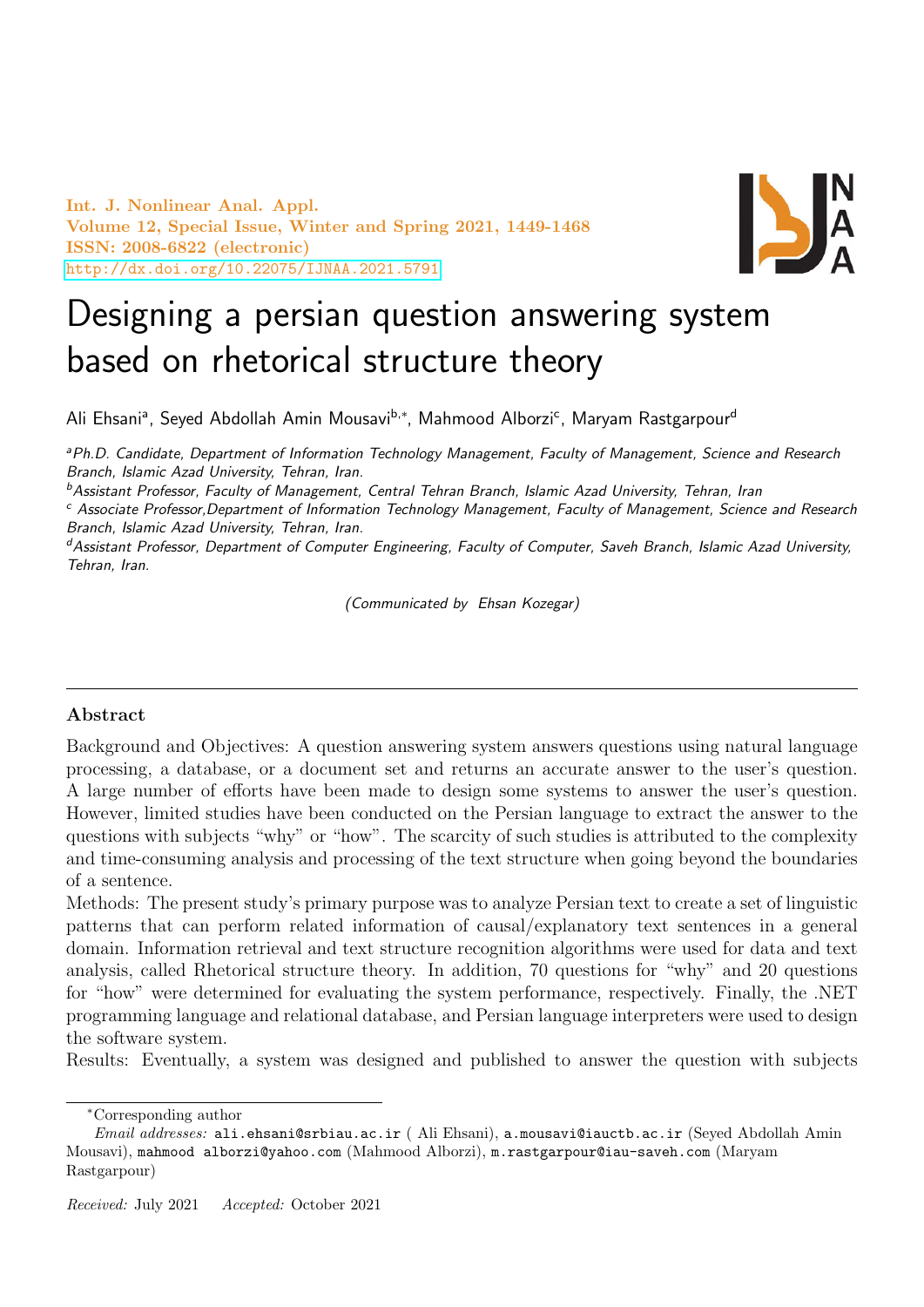"why" or "how" with general Data Domain.

Conclusion: The system answered 61 questions with a recall rate of 68%. About 55% of the items were correctly responded to according to the signs of inter-sentence relation, while the correct answers to 13% of questions were related to rhetorical relation among the sentences.

Keywords: Question Answering System, Natural Language Processing, Text mining, causal/explanatory relation, Rhetorical structure theory. 2010 MSC: Primary xxxxx (mandatory); Secondary xxxxx, xxxxx (optionally)

#### 1. Introduction

Nowadays, many efforts have been performed to design systems to factoid answer the user's queries. In Natural Language Processing (NLP), Question answering (QA) systems can be developed to general and private domains.

The QA systems are used in several systems, such as Decision Support systems [\[19\]](#page-19-0), Business Intelligence [\[4\]](#page-18-0), Interactive systems with a robot-based interface to allow a conversation to imitate human dialogue [\[18\]](#page-19-1), community QA systems [\[5\]](#page-18-1), and QA systems in biomedical medicine field [\[14\]](#page-19-2). In the Persian language, most of these systems have focused on questions with factoid answers, which can answer these questions with relatively little linguistic knowledge [\[13\]](#page-19-3).

Analysis of and processing a text structure are very complex and time-consuming when going beyond the boundaries of a sentence. The main novelty of the present study was to analyze Persian text to create a set of linguistic patterns that can perform related information of causal/explanatory text sentences in a general domain to answer the question with subjects "why" or "how".

In the present study, two analytical models were provided to develop a QA system. The first model was pattern recognition, which targets a set of existed linguistic patterns among sentences. This model improved two independent algorithms for discovering the explanatory/causal role regulated by letters. The other model was Text Parser in Rhetorical structure theory (RST) framework. This model was developed based on the strong reliance on the relation between sentences to take some distance of their components from the sentencing range [\[20\]](#page-19-4). The text Parser model was made before generating output by pattern recognizer and providing the heuristic rules for constructing the most appropriate structure, including the full text. These models were combined to develop Persian QAS to meet the "why" and "how" questions.

The remainder of this paper is organized as follows. The studies related to QA were examined in next Section. In Section 3, the algorithms of pattern recognition and proof letters were described. In Section 4, system design and implementation were discussed, and the design process was provided. In Section 5, system evaluation was investigated. Finally, in section 6, the results were concluded.

#### 2. LITERATURE REVIEW

A question answering system (QAS) can be classified into two groups according to the type of items to be responded. These groups are Non-Factoid Question Answering (NFQA) and Fact-Based Question Answering (FBQA) systems. The FBQA consists of infinitive syntactic problems without syntax and the expected answer compared to NFQA. Causal and explanatory are the essential questions in this group, where 'how' and "why" are focused. For instance, "how to activate Windows automatic search command in windows?" or "why ice floats on water?" To answer these questions, we need to search argument relations in text, like cause, motivation, and purpose. Therefore, the conducted research about the FBQA system is more than the NFQA system due to the required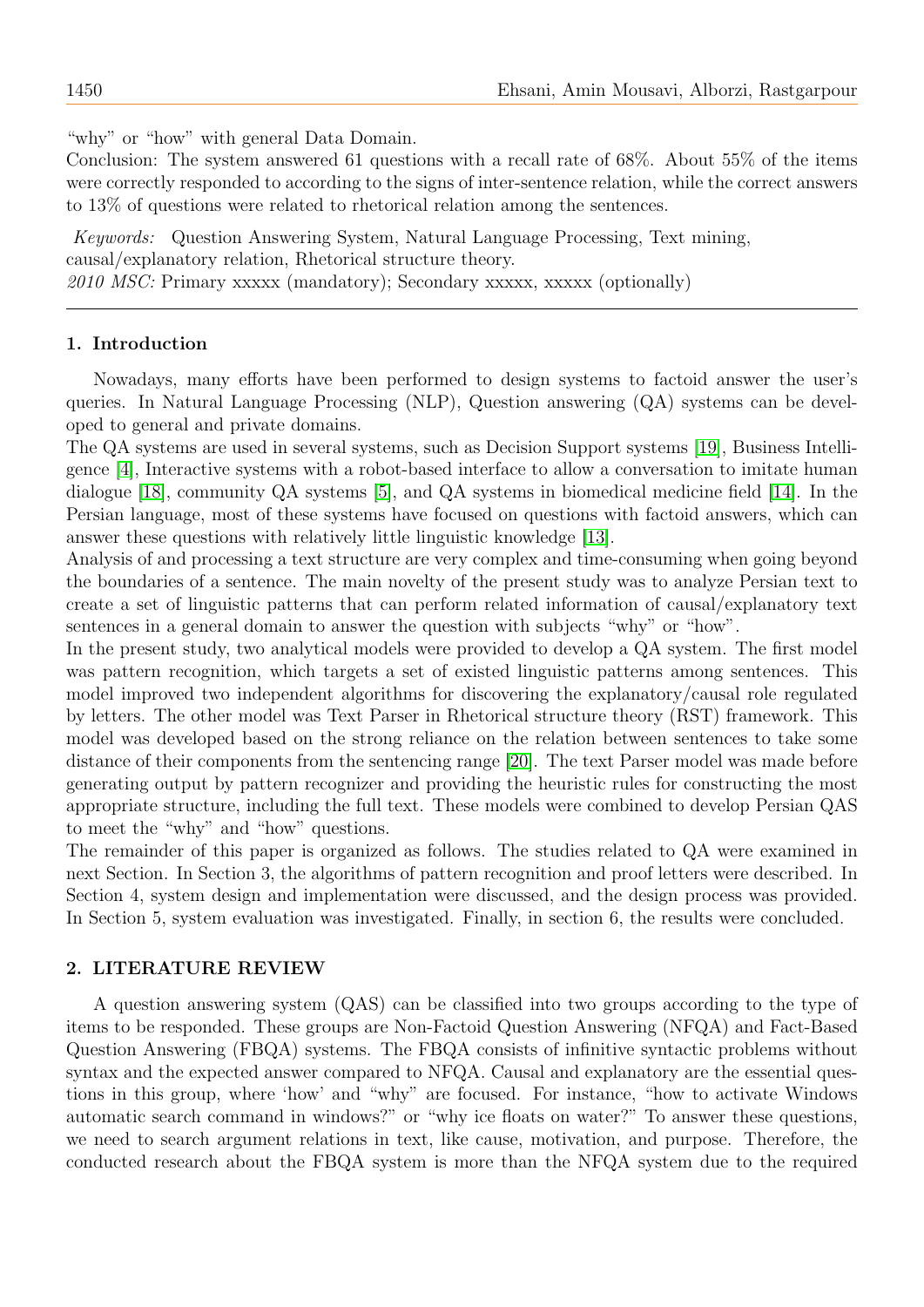linguistic knowledge to address such questions.

A large body of research concluded that the rational exploitation of linguistic structure could improve the effectiveness of answers extraction to NFQA, i.e., understand each sentence's role in text and relationship with each other [\[3\]](#page-18-2). Therefore, some research explores the semantic relation, focusing on causal relation extraction and detection.

Initial attempts in this regard were to use particular databases and manual codes for causal detection in written text. For instance, a model was constructed in the COATIS system as causal knowledge acquisition between the two French texts. This model was constructed by classifying index verbs manually in the specialized field, with a precision of 85%.

Khoo detected the English linguistic patterns to extract expressed patterns in sentences from medical abstracts explicitly [\[9\]](#page-18-3). A text parser, which was developed to convert causality patterns and sentences into conceptual diagrams, indicated the syntactic structure of purpose.

The pattern graphs were matched with sentence graphs to find causal relation and fill the cause-andeffect pattern with the matched text segments to each slot. The 0.41 and 0.48 precision values were obtained to extract cause and effect, respectively.

Moldovan proposed a semi-automatic approach to detect causal relations and use lexical-syntactic patterns [\[11\]](#page-18-4). This model was named semi-automatic because of the automatic extraction of the patterns and manually performing the ranking and pattern confirmation. This study focused on the ¡NP1 verb NP2¿ pattern, which indicated that it is the most common internal pattern to show causality. The vocabulary network was used as the primary source of knowledge extracted from the pair of noun phrases. A list of verb phrases was created by searching in several document sets to each extracted pair from the vocabulary network. Eventually, the semantic constraints were imposed on NP2, NP1, and verb to rank patterns and confirm the related verbs of text. The limitations of this model consist of deriving observations statically from the vocabulary network. The test was performed by text set (TREC-9 2000). Two people examined the casualty relation of recursive relation, and the average precision was 65.5%.

Some researchers have used Machine Learning techniques to automatically exploring causal patterns. For example, Blancol provided a model according to [rel C, VP], [VP rel C] in the classification of patterns [\[1\]](#page-18-5). This model consists of above half the causal factors of the TREC5 corpus. Here, C is causality, VP is a verb phrase, and rel is relator such as prepositions or conjunctions that are limited to a words event (e.g., as, since, after, and because). We trained an algorithm to learn whether the causal model is taken using an extracted set of syntactic, semantic, and lexical features from the semantic network to pattern validation. In the test phase, the recall and precision for casual cases were 0.84 and 0.95, while they were 0.86 and 0.96 for non-casual cases, respectively. However, this model only can classify the elements by the relation between "because" and "since" correctly.

Sarrouti designed a QA system, called SemiBioNLQA, compared to advanced biomedical QA systems [\[14\]](#page-19-2). This system, which operated entirely automatically, could answer a large number of questions. SemBioNLQA returned users' information requirements with returns factoid answers (like "no", "yes", and a particular name) and ideal ones (like a brief paragraph of related data).

Based on the experimental evaluation of biomedical questions and BioASQ answers (2015, 2016, and 2017), SemBioNLQA outperformed the newest advanced systems.

Presently, the community Question Answering (cQA) system is another QA system that can answer as fact and non-fact. Social network sites created communities with different purposes to facilitate the interaction of people. Particularly, cQAs websites are the frameworks with users interested to express information requirements in the form of questions to other users, which can answer these questions. Some of these websites are Yahoo!answers and Stack Exchange. Herrera provided a model that indicated that Twitter conversations could automatically present QA results (4). The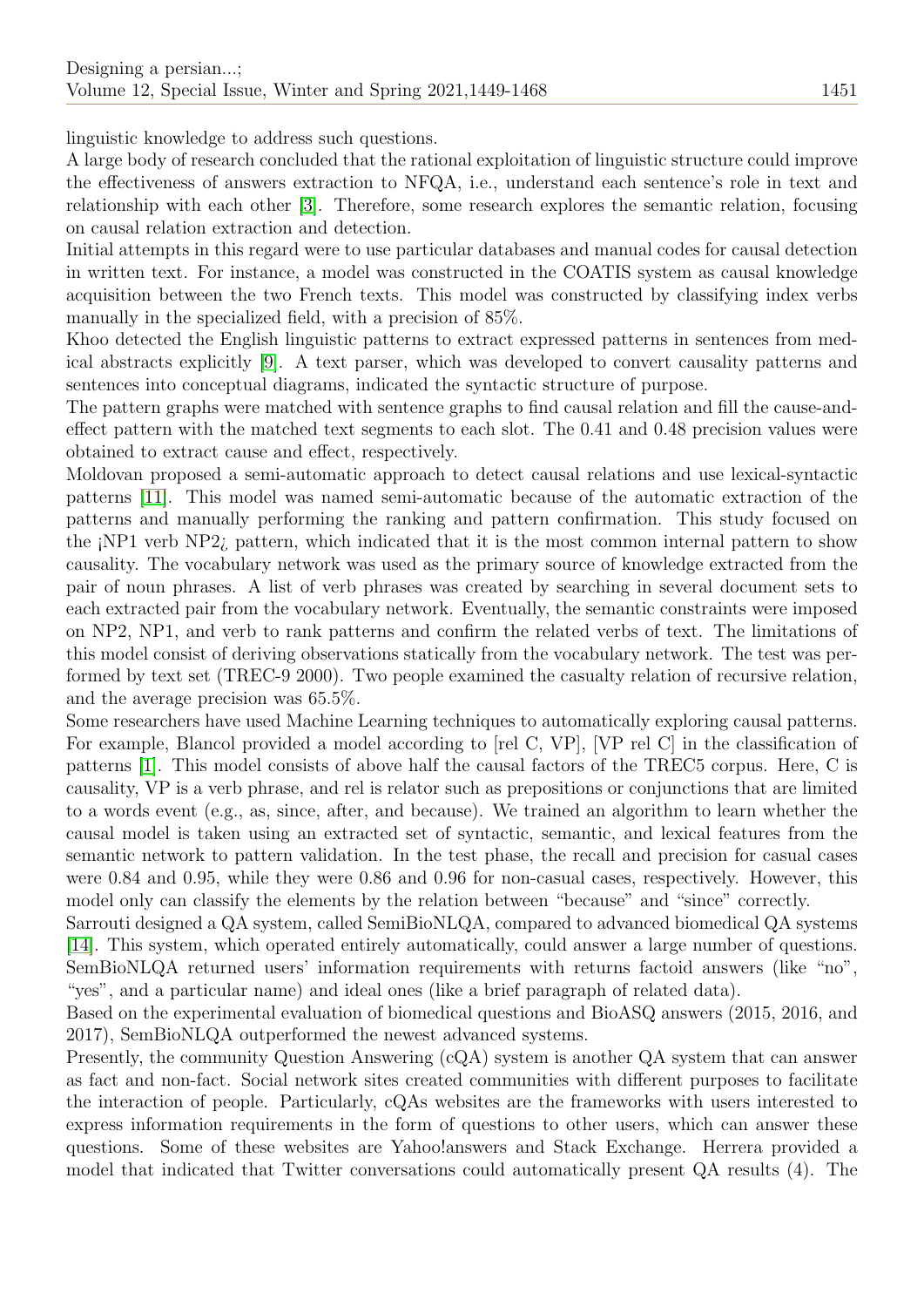importance of different features with more relation in QA ranking was identified in this model. In addition, this method allowed for returned the complex answers to non-factoid questions. Using a hybrid question categorization technique, Sherkat and Farhoodi defined their personal taxonomy and collected their database, including 9,500 questions asking two Quranic experts. The overall precision for coarse-grain categories was 80.5% [\[15\]](#page-19-5).

Similarly, Razzaghnoori et al. proposed a technique for converting each question to a matrix where each row indicates the word2vec representation of a word. Then, they applied an extended short-term memory network for categorization, which resulted in an average accuracy of 81.77% for three question datasets. Moreover, they presented the University Of Tehran Question Dataset 2016 collected from some kinds of jeopardy games hosted by the official television of Iran [\[13\]](#page-19-3).

In another study, Boreshban et al. proposed a Persian QA architecture on non-factoid questions that consisted of question processing, document retrieval, and re-ranking. In question processing, component-required preprocessing was conducted, followed by identifying the question topic. An open-source search engine was used in the document retrieval component, followed by applying the machine-learning methods for the re-ranking task. The experimental results represented that the proposed system has achieved 81.29% accuracy and 71.88% mean reciprocal rank. Thus, our proposed system is the first QA system with features in Persian, especially in the religious domain [\[2\]](#page-18-6). Likewise, Fakour and Veisi designed and implemented a medical QA system in the Persian language by collecting and structuring a dataset of diseases and drugs. The proposed system included question processing, document retrieval, and answer extraction. For the question-processing module, a sequential architecture was designed that retrieves the central concept of a question by various components. This tool was based on rule-based methods, natural language processing, and dictionary-based techniques. Different customized language processing tools (including part of speech tagger and lemmatizer) were also developed for Persian during this research. Their results showed that this system performs well for answering various questions about diseases and drugs. The accuracy of the system for 500 sample questions was 83.6% [\[16\]](#page-19-6).

Hosseini developed a question classifier for Persian open-domain QA systems. Then, they redefined some syntactic and semantic features for the Persian language and automatic extraction. The classifier results revealed that class-specific related words were the most effective feature in optimizing the classifier results among all the applied syntactic and semantic features. Eventually, the best composition of features was used to combine the headword and class-specific related words, which provided an accuracy of 85.7 and 74.4 on coarse and fine classes, respectively [\[8\]](#page-18-7).

#### 3. PATTERNS RECOGNITION

The present study aimed to recognize causal and explanatory relations of Persian text, which can answer "how" and "why" questions. In this section, the first phase of developing this objective (including the presence of causal and explanatory relation in sentences) was described. Hence, a pattern recognition model was developed to indicate method-effect/ cause-effect information in sentences. The adopted method used a collection of manual linguistic patterns showing the existence of a purposeful defined relationship.

In the present study, the causal and explanatory phrases were used as superclass phrases, each one referring to several relations of one class. The relations (i.e., cause, effect, and purpose) were assigned to when the causality term was used. Therefore, the explanatory term was employed for referring to relation (i.e., interpretation, explanation, evidence).

This method was based on slot filling and pattern matching of information extraction. This set used some predefined linguistic patterns with a text in natural language for extracting relation type and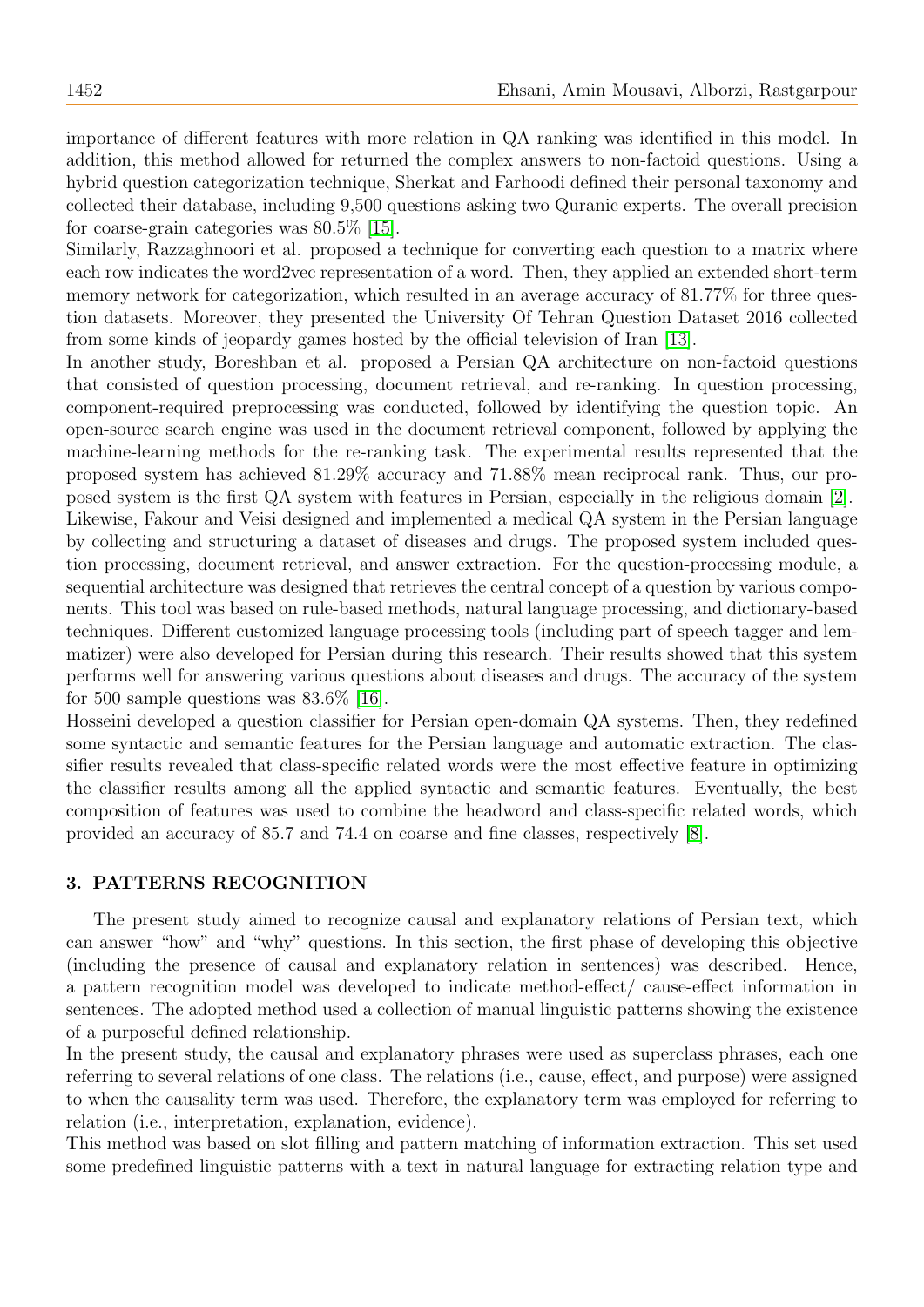information of cause-effect/explanatory-effect. The patterns were created by analyzing an extracted dataset of an extensive unlabeled Persian text set called HamshahriCorpus. This corpus set is a reliable standard Persian text in 2008 and 2009 to evaluate the Cross-Language Evaluation Forum (CLEF) systems.

First, a set of patterns was made by different types of separated tokens with void space. These tokens were made easier to improve and develop a set of new patterns. A separate algorithm converted each pattern of set in sequences of letter characters and specific phrases. The method to build some patterns was presented in the following. The created patterns must be matched to cover different interpretations of sentences and syntactic structures because verbal communication is a function of linguistic apparatus achieved from semantic logic. The pattern was developed via multiple phases of reasoning approaches. The deductive and inductive steps were integrated as a cycle; these patterns were set into this cycle to create a set of 2000 general patterns.

Inductive step: As the first phase of the development process, this step comprises special observation of a sample of sentences with causal relations. In this step, special experimental patterns are prepared to determine cause and effect slots. For instance, pattern P (3) created by sentence (5) indicates that the term before is effect slot, while the following terms are shown as the cause.

 $P(3) R(kC) [E] AND] + C.k$ 

Inductive step: the output patterns of the previous phase were investigated to test them versus extracted textual segments from the corpus. Each text segment consists of causal section occurrence (which is investigated by a pattern) and a "window" of ten words after and ten words before that. A longer "window" was required in most cases because the Persian author preferred to use more significant grammatical segments and aggregation.

Three types of errors may occur after testing patterns in the inductive step. Error types were improved and investigated by running another phase of the deductive phase. These errors can be grouped as follows:

1- Undetected relation: This relation is applied when the created pattern cannot detect a causal relation in a text segment. Thus, more patterns must be added to detect the missing relation.

It is maybe better to develop a pattern to cover all intangible relations for converting that from a special to a general pattern. For instance, the previous pattern p (3) in sentence (5), which created to detect causality relation, cannot detect the provided causality relation in sentence (6) because one of the features of pattern p (3) deleted from sentence (6) is the word "because". Hence, pattern P (4) was created to retrieve the unsuccessful relation.

P (4) R (&C) [E] AND C.& [

2- Irrelevant relation: Such a relation shows a condition that a structured pattern cannot be detected a relation as a cause correctly. Domain limitation of these patterns must be limited from larger to more special with more limitations. In addition, a new pattern of void value must be added to exclude the phrases, leading to an error for correcting this error.

3- Misidentified slots: The pattern cannot complete the cause and effect slots correctly sometimes, even if a relation was correctly extracted. Resorting the patterns is an excellent solution to meet this fault and change the priority of using patterns to exploit.

For instance, the cause and their effect slots in sentence (10) cannot be filled correctly by pattern P (5). Thus, another extra pattern such as P (8) is required, which is generated and entered before pattern P (5).

P (8) R (&C) [C] (AND] (E.& [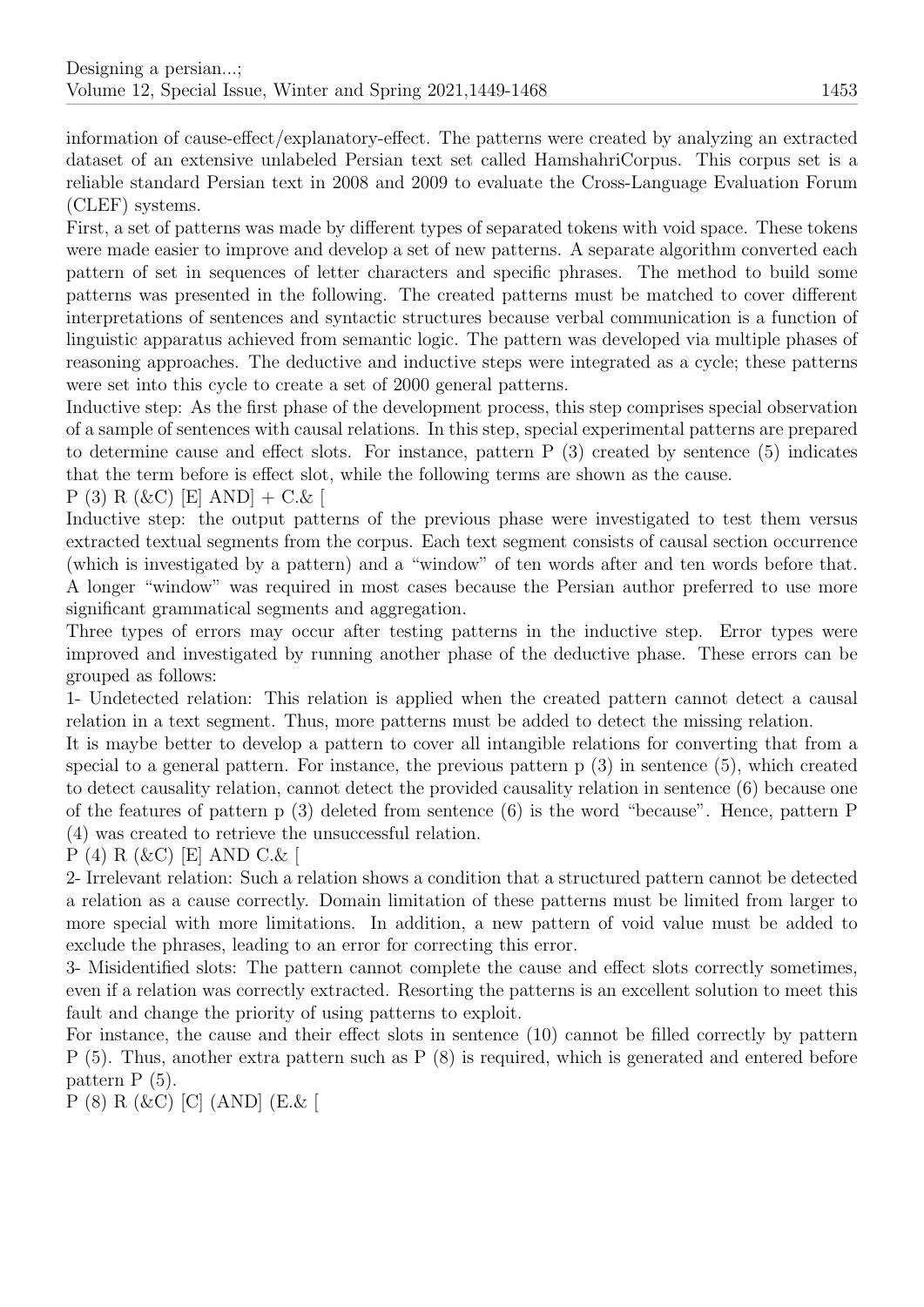#### Algorithm 1 Convert a linguistic pattern to a regular string phrase

- 1. Input: A linguistic pattern.
- 2. Output: The equivalent regular expression string.
- 3. Replace [c] and [E] symbols with " $(bw+/w+b)+$ ";
- 4. Replace all pair of braces with "()?" ;
- 5. Replace all POS Tags (tag) with "(  $\overline{a}$  $\pm$ /tag)";  $\tilde{a}$
- 6. Replace all  $\left(\frac{\ }{\ }$  symbols with "—";
- 7. Replace all C characters with " $(\pm/\pm)+$ ";
- 8. Replace all (Wn) symbol with  $\left( +/+\right) 1,n$ ;  $\overline{a}$
- 9. If a token starts with  $(\#)$  symbol
- 10. Add the string " $($ ——  $)$ ?" to the beginning of the token;
- 11. If a token ends with (@) symbol
- 12. If a token starts with  $(\&)$  symbol Then Retrieve the list of the words and phrases referred to by the token and replace it with the token as a one set of alternative strings;
- 13. If a token starts with \$ symbol
- 14. Replace all w characters with "";
- 15. Replace all A characters with " ;"
- 16. Replace all a characters with " ;"
- 17. Replace all Y characters with " ;"
- 18. Replace all W characters with " ;"
- 19. Replace all M characters with " ;"
- 20. Replace all Q characters with " ;"
- 21. Replace all y characters with " ;"
- 22. Replace all N characters with " ;"
- 23. Replace all C characters with
- 24. Replace all E characters with
- 25. End If
- 26. If a token starts with (!) symbol
- 27. Replace all with " ; "
- 28. Replace all with " ; "
- 29. Replace all with " ; "
- 30. End If
- 31. Replace all white spaces with "";
- 32. Omit all previous symbols from the string;
- 33. Convert all Persian letters into the equivalent UTF-8 encoding characters;
- 34. END

The actions for converting designed patterns to the equivalent regular phrases are described by Algorithm (1).

This algorithm substitutes each pattern token to match with the output POS tag. Tagger generates a sequence of tagged words in tag/word form. For example, all POS tags in a pattern are set in line 3, which are replaced by a string initiating with the "b" boundary character. In addition, a "w" word character connected to the operator " $+$ " is along with that to match with one or more events in each Persian letter. Therefore, the purposed POS tag (i.e., "tag") is limited to the phrase "b".

The algorithm substitutes the Persian words' symbols with the real Persian letters in lines [12-28]. In the end, all special symbols are removed by the algorithm, followed by mapping Persian characters in the pattern with the character corresponding to UTF-8 encoding.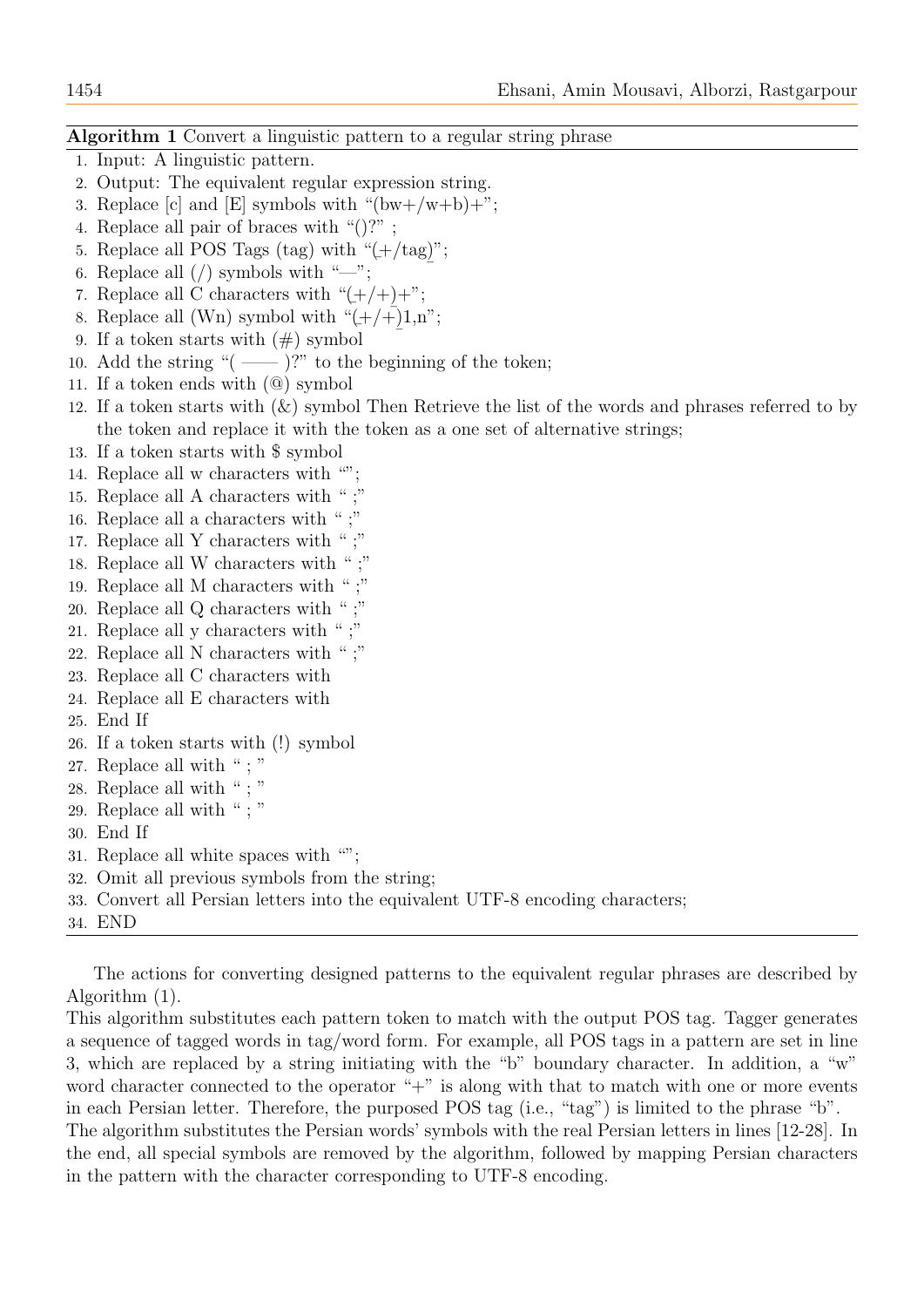## 4. PREPOSITIONS

In this section, these patterns were divided to four categories of frequently used Persian letters such as , and to meet semantic ambiguity of these phrases using the defined algorithm. First, these prepositions were tagged in the textual corpus of the present research semantically.

Several meanings of letter in the corpus: 1) by, 2) from, 3) kind and type, 4) about and related, 5) reason and cause, 6) include, 7) size and value, 8) time and period, 10) way and through, 11) into virtual or spatial range, 12) differentiate, 13) section and part, 14) piece, 15) location, 16) belonging to, 17) created and via, 18) in terms of and from, and 19) condition and how.

Several meanings of letter in the corpus: 1) time range, 2) location range, 3) about and related to, 4) virtual location range, 5) inside and into 6) into a virtual domain, 7) reason and causality, 8) present, condition, and how, 9) type, 10) when, 11) alternating, 12) size, 13) against, and 14) in comparison. Several meanings of "" letter in the corpus: 1) expressing the relation between two or more persons or concept, 2) through, 3) by and via, 4) including and have/has, 5) with and along with, 6) condition and status, 7) against and versus, 8) kind and type, 9) time, 10) about and infield, 11) location, 12) appropriation, 13) differentiate, 12 reasons and cause, and 15) how.

Several meanings of "" letter in the corpus: 1) end of time, time interval, 2) distance, 3) value, 4) difference and types, 5) virtual distance, and 6) cause and reason.

Next, semantic patterns were defined to prepositions and Patterns consist of the syntactic category of the word (i.e., definition or meaning of the word in context). The semantic inclusion of the patterns before and after prepositions or conjunction can be extracted from the corpus and its Persian version, FarsNet. About 73 semantic patterns were defined for prepositions or conjunction because 73 different meanings were assigned semantic tags to prepositions or conjunction in the textual corpus. Also, algorithms, through their information, met the ambiguity of the letters. A sample of considered pattern to letter was described as follows:

Semantic pattern

Grammatical category: "prepositions"

Definition: "a role word which indicates a duration of a period or the beginning point of a period." "beginning, period"

Sample: "from today", "From this year", "From long ago", "From this moment"

After semantic inclusion: "time", "period"

Before semantic inclusion: "time", "period"

An algorithm was developed and proposed a judgment about the words which begin with each of these letters includes an explanatory function or not. The algorithm determined the meaning of prepositions before and after words. Furthermore, the algorithm was based on the relation between semantic inclusion words as prepositions and inclusion words in entries.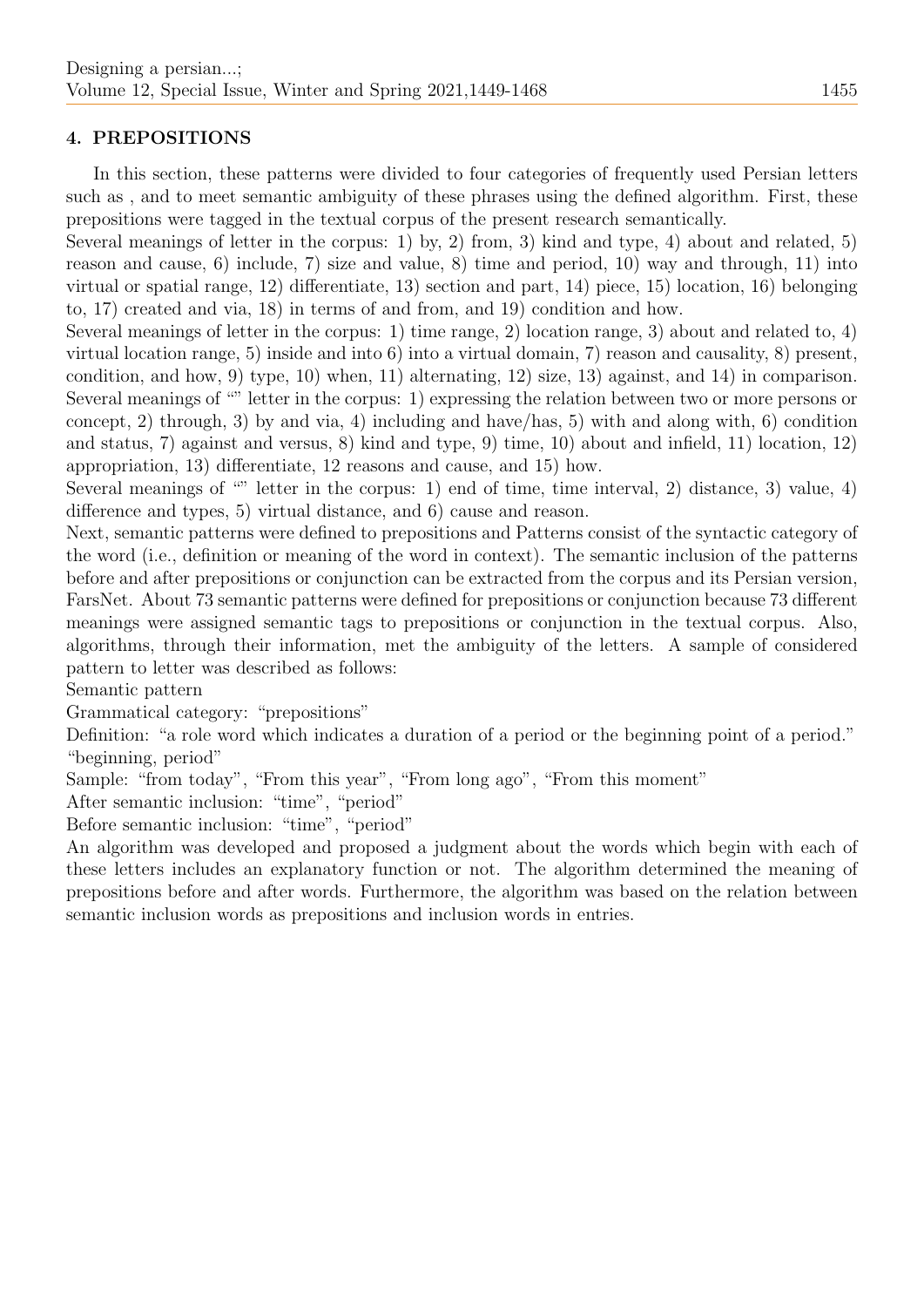Algorithm 2 It determined the type of prepositions or conjunctions in sentences.

- 1. A word W1 that is Preposition Or Conjunction
- 2. The Tagged sentence in which W1 appears
- 3. Stop Words List.
- 4. Output: Determination Of whether W1 Constitutes a justificatiob relation Or Caustion Relation?
- 5. If W1 Not contains in Stop words list
- 6. Return false;
- 7. For index  $= 1$  To 3 For W's that appear after W1
- 8. IF W that appear after W1 is a noun
- 9. If Hyponymy(W) Is In Frames Then
- 10. If Hyponymy  $=$  Or Hyponymy  $=$  Or Hyponymy  $=$  Then
- 11. Return True
- 12. End If
- 13. End If
- 14. END IF
- 15. Next
- 16. For index  $= 1$  To 3 For W's that appear before W1
- 17. IF W is a noun
- 18. If Hyponymy(W) Is In Frames Then
- 19. If Hyponymy  $=$  Or Hyponymy  $=$  Or Hyponymy  $=$  Then
- 20. Return True
- 21. End If
- 22. End If
- 23. END IF
- 24. Next
- 25. Return false
- 26. End If

In the present study, the proposed method was determined by explanatory and causal letters in Algorithm (2).

#### 5. RHETORICAL STRUCTURE THEORY IN PERSIA QA SYSTEM

Rhetorical Structure Theory (RST) organized the text using the relation between text units as rhetorical relation. Each unit of a text has a role as core or margin, in which the cores are the significant part of a text, and margins help to cores and are minor. The rhetorical relation must be used in texts to recognize potential answers because answering to "how" and "why" questions are reasonably parts of the text related to what is being questioned rhetorically. The RST districted the parts of the text that recognize the author's primary purposes (called core) and the parts that provided complemental items called margin. Therefore, this is an appropriate tool to analyze text deductive paragraphs. The computation performance was increased by incorporating the relations that considered a specific sentence at a time. Furthermore, each assumed RST relation with the heuristic score affected the text parser and created an appropriate tree, and avoided hybrid produce the trees and any computational explosion.

Two models were considered in the current work for developing the suggested method. The first one was a pattern recognizer that divided the text into Elementary Discourse Units (EDUs) sentences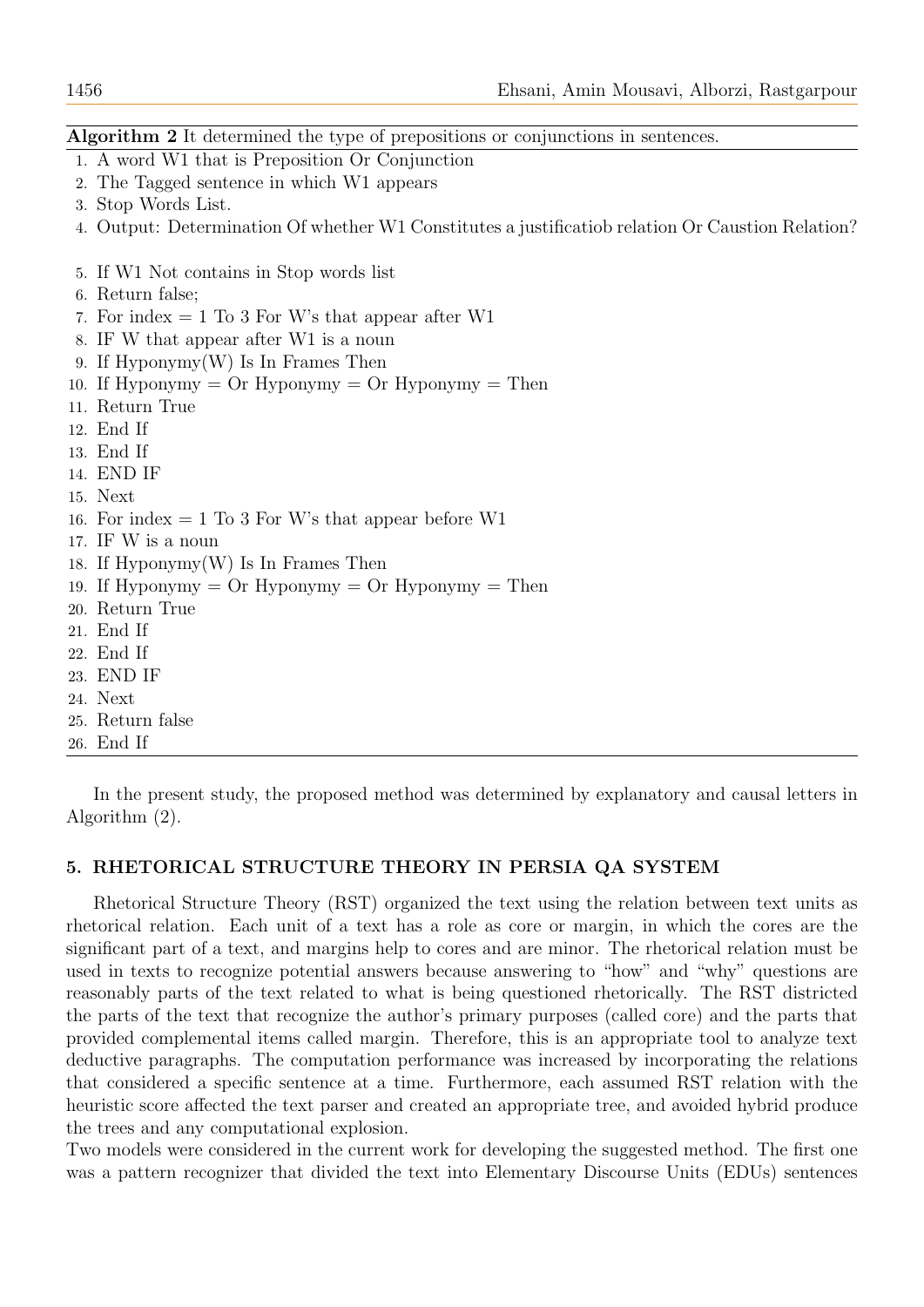

Figure 1: Flowchart of the model proposed in this research

and provided semantic relations using linguistic patterns. The second model was a Text Parser on related sentences with relation slots defined by the first model and setting rhetorical relation between adjacent text units with at least one sentence.

A primary sample was implemented to evaluate the proposed concept of the Persian QA system, which applied the presented framework tax law and documentation. In the present study, the "how" and "why" questions were described as a question sentence

### 6. METHODOLOGY

The methodology followed in the present study is based on the design science research (DSR) pattern. Hevner claimed that this approach is proper for IS researches, and the DSR explores solutions to "important and related problems to business" [\[6\]](#page-18-8) [\[7\]](#page-18-9). Also, Peffers provided the DSR model, covering the entire research project from motivation to relation [\[12\]](#page-19-7). This process of the model is presented in Fig. 1. that the noun "for what" and "how" occurred in the primary position. The overall architecture of the design QA system presents in Fig. 2. The secondary sources (such as the Tax law database, Books, Rules, Thesis, and the Internet) were used in the present study to extract tax questions and texts. The information retrieval and structure detection algorithm of texts and sentences was used to analyze data and design the system. The sample software was designed using Python programming language and the SQL Server 2016 database.

#### 7. SYSTEM DESIGN AND IMPLEMENTATION

Fig. 1 briefly describes the overall class diagram of the research system. The major class was "QuestionAnswering", which distributed functions in 3 packages. In the first package, the main class was "PatternRecognizer", which used the created set of linguistic patterns to find the inter-sentence relation in the text. In this package, "Tokenizer" and "POS tagger" were defined for recognizing the defined patterns. In the other package, the primary class was "TextParse", which analyzed the previous package's tagged sentences and used "DiscourseMarkers" for detecting between sentence relations. In the third package, the "answerFinder" class prioritized the "gettingkeywords" (which recalled the "Stemmer") and "Tokenizer" classes (which enabled the "Similarity" class) to find more appropriate answers.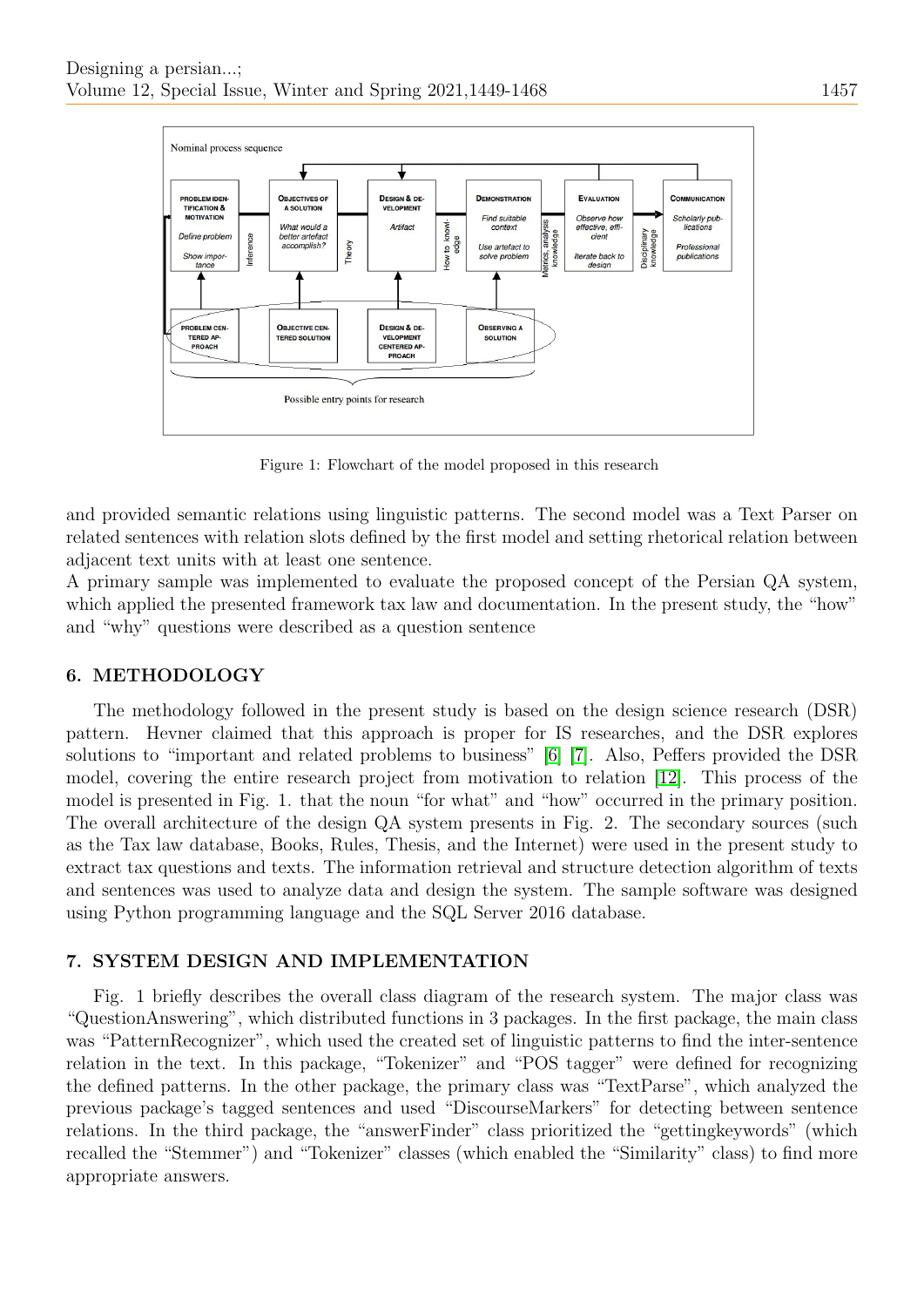

Figure 2: System design architecture

#### 8. System implementation

The system interface was designed using the C# programming language in the .Net framework. The samples of produced relation in asking a question related to the text present in Figs. 4, 5, and 6. The evaluations were classified into two steps. The first one describes how the constructed linguistic patterns can recognize the inter-sentence relation and the path of these relations. In the second phase, the overall QA system performance was evaluated. Based on the evaluation of the second phase, a strategy similar to Verberne was used for evaluating the fitness of selected text units by system as a candidate answer about "how" and "why" questions [\[17\]](#page-19-8).

All performed experiment was based on a set of researches from Persian Hamshahri Corpus. This set covered 160,000 documents in the Persian language and a wide range of texts. This corpus covered 50 different topics and texts written by professional authors. Hamshahri corpus is provided by the Database Research Group of Tehran University supported by the Iran Telecommunication Research Center. The researches were collected from two health and science/technology categories containing 2138-485 words individually. In the experiments, five independent candidates with native Persian language participated. All participants are educated, three were linguistics doctorate, and two were communication experts. In both experiments, the evaluation was performed by comparing the generated output by the system versus the judgment of these participants.

#### 9. Linguistic pattern evaluation

In this section, the experiment was performed in two phases. In the first phase, only the linguistic patterns were used to recognize inter-sentence relations. In the second phase, the prepositions were mentioned.

Also, the 11 texts were segmented according to the complete break of a sentence manually, i.e., end of the sentence with punctuation marks, and the results were 415 sentences. Three participants read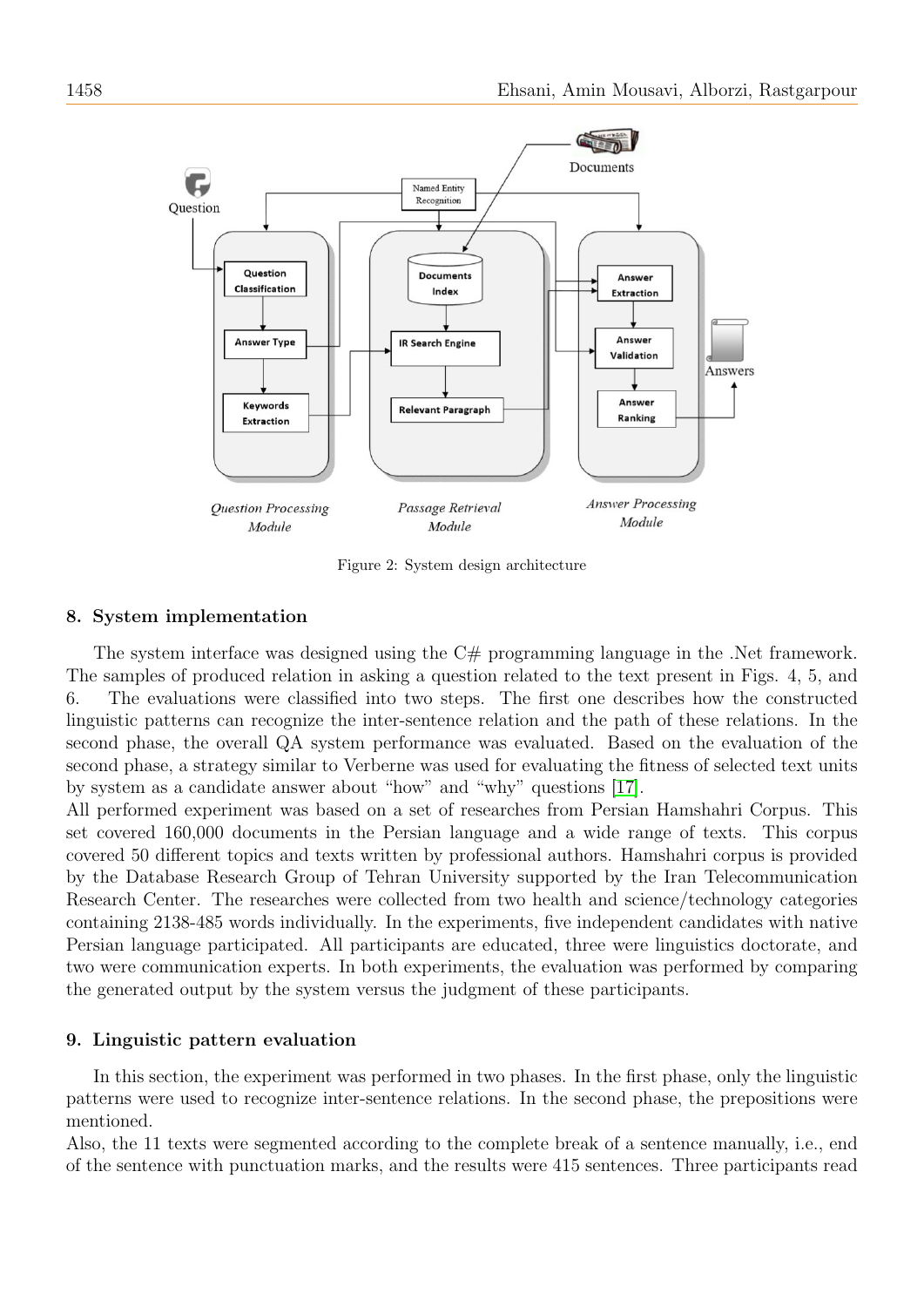

Figure 3: Overall diagram class of QA system



Figure 4: The major interface of the QA system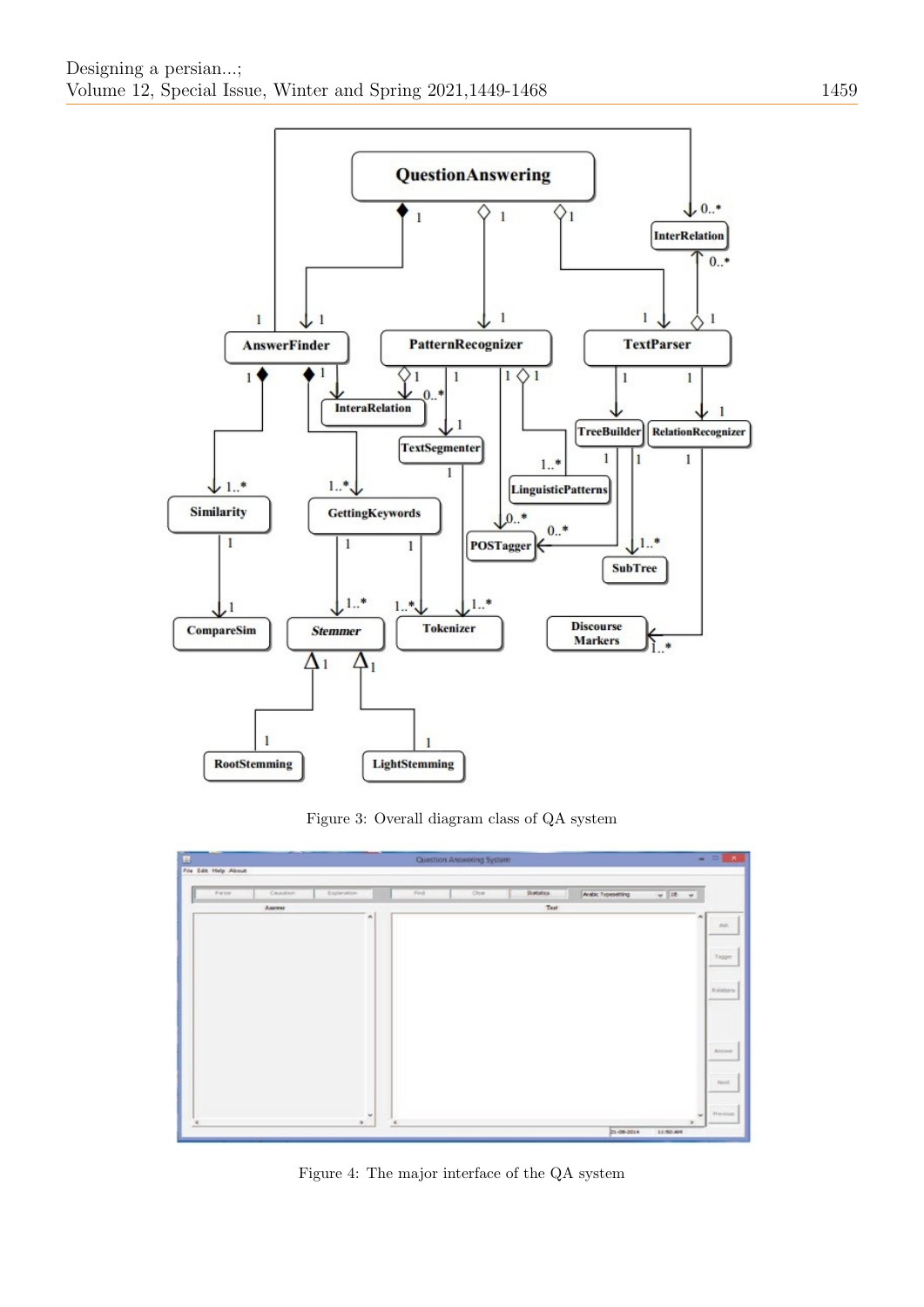|   | بعد <prep> از<prep> سن<n> ينحاه<prenum> سالگی <np> ا<br/>استخوانهای<n> زن<n> و<conj> مرد<n> در<prep> معرض<n><br/>یوسیدگی<n> داخلی<adj> و<conj> کاهش<n> سطح<n> هورمون<n><br/>که<subr> به<prep> ساختار<n> استخوان<n> کمک می کند<v></v></n></n></prep></subr></n></n></n></conj></adj></n></n></prep></n></conj></n></n></np></prenum></n></prep></prep>                                                                                                                                                   | Method<br>Brill(RuleBase) $\blacktriangledown$                         |
|---|---------------------------------------------------------------------------------------------------------------------------------------------------------------------------------------------------------------------------------------------------------------------------------------------------------------------------------------------------------------------------------------------------------------------------------------------------------------------------------------------------------|------------------------------------------------------------------------|
| Ξ | می گردد <v>.  <punc>! در<rep> نتیجه<n> مجالات = {\displays}} &lt; مقابل <n><br/>ضربات<n> و<conj> تصادفات<n>، ا<punc>ا استخوانها<n> ضعيف<adj><br/>شدہ<v> و<conj> مستعد<adj> شکستگی<n> میشوند<v> که<subr><br/>بروز<n> شکستگی@ایی<n> که<subr> گاهی<prem> نیاز<n> به<prep></prep></n></prem></subr></n></n></subr></v></n></adj></conj></v></adj></n></punc></n></conj></n></n></n></rep></punc></v>                                                                                                        | Level<br>Level 1<br>▼                                                  |
|   | تعویض <n> استخوان<n> دارند<v>. k&gt;UNC&gt;۱ امروزه<adv> داروهای<n><br/>موجود<adj> با<prep> حفظ<n> نسبت<prep> كلسيم<n> طبيعى<adj><br/>در<prep> خون<n>، ا<punc> ميزان<n> تخريب<n> استخوان<n> &gt;&gt;&gt;&gt;<br/>کاهش می<code>cV&gt;s]surv</code> او <n> به<prep> عبارتی<n>، ا<punc>ا داروی<n><br/>جدید<n> اسرعت<n> ا<punc>، احداد<forteo<n احداد="">، احداد</forteo<n></punc></n></n></n></punc></n></prep></n></n></n></n></punc></n></prep></adj></n></prep></n></prep></adj></n></adv></v></n></n>  | Sticking parts of<br>$\overline{v}$<br>compound verbs<br>Time Elapsed: |
|   | ساخت <v> را<postp> كه<subr> توسط<prep> سلولهاى<n> سازنده<n><br/>استخوان<n> انحام<n> من شود<v>. ا<punc> تسريع ميكند<v>. ا<nunc> ا<br/>آزمایشـات<n> انجامشـده<adj> برروی<n> این<prem> دارو<n> داد<n><br/>که<subr> احتمال<n> آسیب،دیدگی<n> به<prep> شکستگی<n> ستون<n><br/>فقرات<n> سن<n> × (<punc>I ، الحكر <punc>I - ½<prep> &gt; حسن  كاهش بافته</prep></punc></punc></n></n></n></n></prep></n></n></subr></n></n></prem></n></adj></n></nunc></v></punc></v></n></n></n></n></prep></subr></postp></v> | 295 ms<br>Copy to<br>Clipboard                                         |

Figure 5: The screenshot of Pos tag of entered text



Figure 6: Question form provided by the user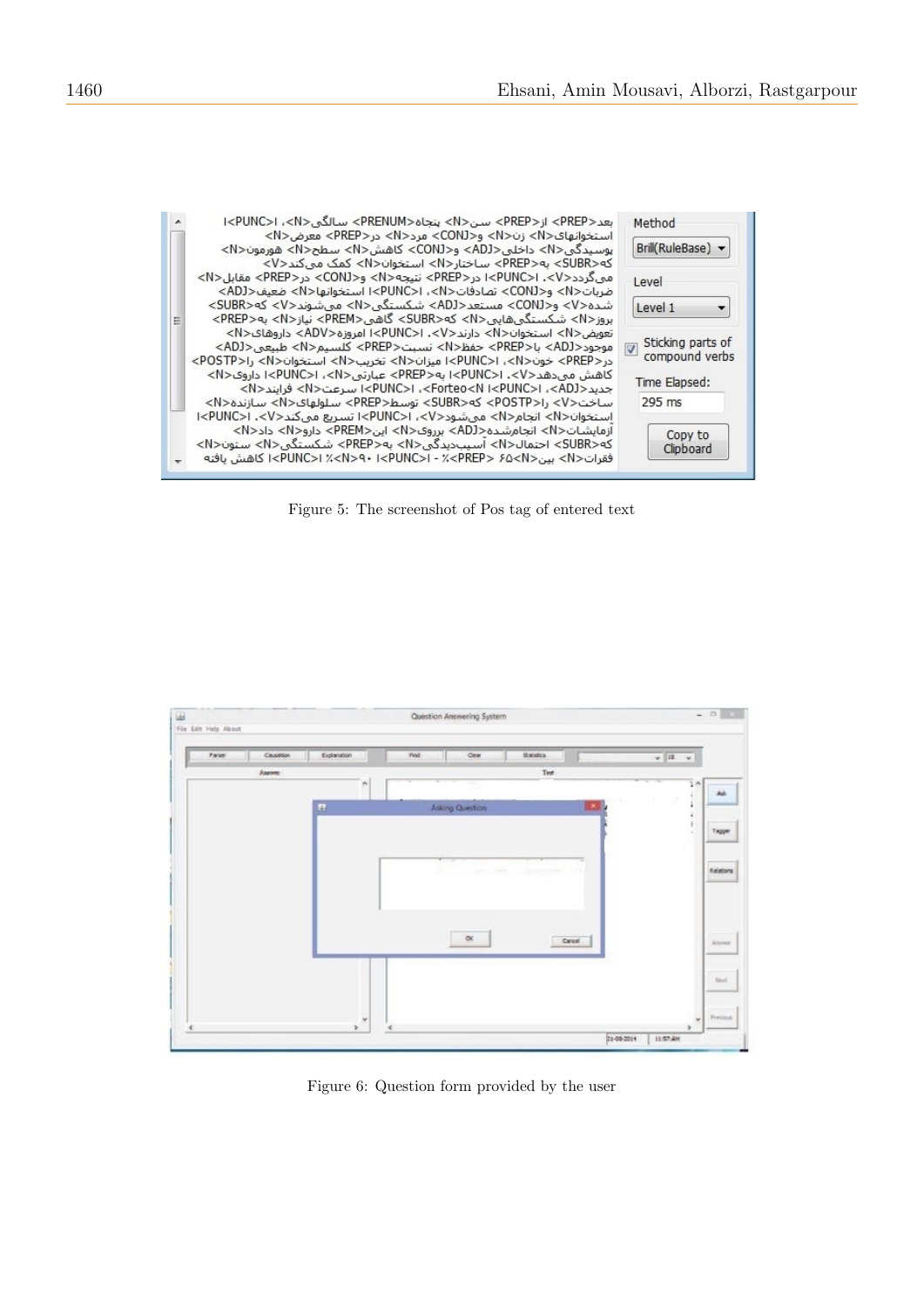the sentences and showed the explicitly causal relation in each sentence with cause and effect slots. As a result, 240 causality relations were obtained. Then, the pattern recognizer was performed to extract similar information.

The performance criteria were recall and precision. The recall value was the ratio of recognized relation by participation and pattern recognizer. In other words, the recall was equal to the recognized value by system division on the recognized value by the participation manually. The precision was the ratio of recognized relation by pattern recognizer, which also recognized participations. In other words, the precision value was equal to the recognized value by participation manually division on the recognized value by system.

|        | Manual | System | Recall |
|--------|--------|--------|--------|
| Text 1 | 19     | 12     | 0.63   |
| Text 2 | 32     | 14     | 0.44   |
| Text 3 | 33     | 10     | 0.3    |
| Text 4 | 18     | 11     | 0.61   |
| Text 5 | 11     | 4      | 0.36   |
| Total  | 113    | 51     | 0.45   |

Table 1: The recognized relations to a health text without prepositions

Table 2: The recognized relations in a health text with prepositions

|        | Manual | System | Recall |
|--------|--------|--------|--------|
| Text 1 | 19     | 16     | 0.84   |
| Text 2 | 32     | 28     | 0.87   |
| Text 3 | 33     | 23     | 0.70   |
| Text 4 | 18     | 13     | 0.72   |
| Text 5 | 11     | 8      | 0.73   |
| Total  | 113    | 88     | 0.78   |

Tables 1 and 2 represent the number of recognized relations by participating in each health text with and without adding a preposition algorithm. In the second column, the number of relations recognized by the pattern recognizer correctly is shown.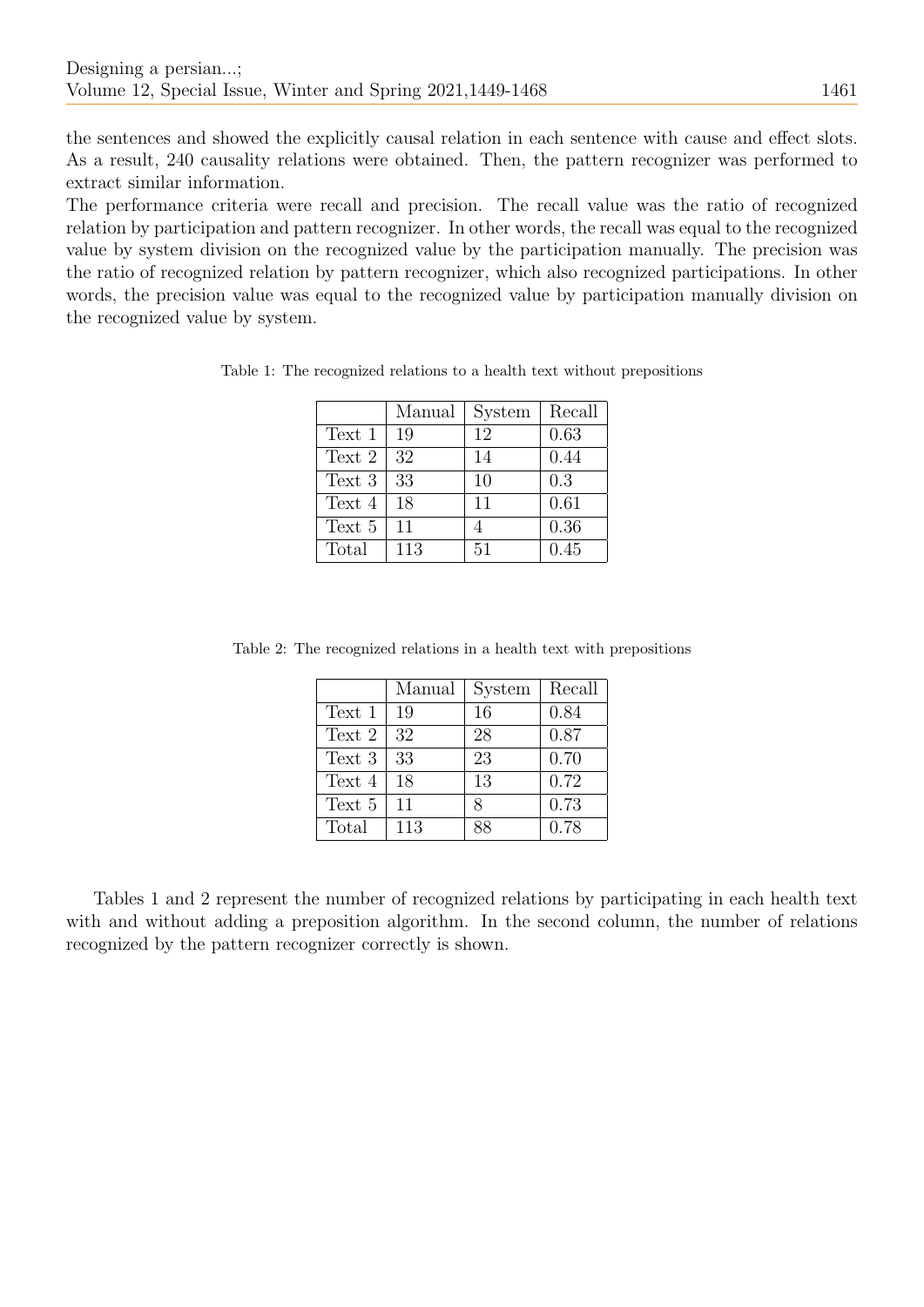|        | Manual | System | Recall |
|--------|--------|--------|--------|
| Text 1 | 18     | 5      | 0.27   |
| Text 2 | 18     | 12     | 0.66   |
| Text 3 | 27     | 15     | 0.55   |
| Text 4 | 7      | 5      | 0.71   |
| Text 5 | 24     | 13     | 0.54   |
| Text 6 | 33     | 24     | 0.73   |
| Total  | 127    | 74     | 0.58   |

Table 3: The recognized relations to scientific text without the preposition algorithm

Table 4: The recognized relations to scientific text with the preposition algorithm

|        | Manual | System | Recall |
|--------|--------|--------|--------|
| Text 1 | 18     | 16     | 0.89   |
| Text 2 | 18     | 15     | 0.83   |
| Text 3 | 27     | 24     | 0.88   |
| Text 4 | 7      | 6      | 0.86   |
| Text 5 | 24     | 17     | 0.71   |
| Text 6 | 33     | 29     | 0.88   |
| Total  | 127    | 107    | 0.84   |

Tables 3 and 4 indicate the same information for science and technological text. Pattern recognition achieved the highest overall recall values of 78% and 84% for the health text and science and technological text, respectively.

Table 5: Precision, Recall, and F-measure relation to a health text without prepositions

|        | Recall | Precision | F-score |
|--------|--------|-----------|---------|
| Text 1 | 0.63   | 0.95      | 0.76    |
| Text 2 | 0.44   | 0.97      | 0.61    |
| Text 3 | 0.30   | 0.91      | 0.45    |
| Text 4 | 0.61   | 0.98      | 0.75    |
| Text 5 | 0.36   | 0.94      | 0.52    |
| Total  | 0.45   | 0.95      | 0.61    |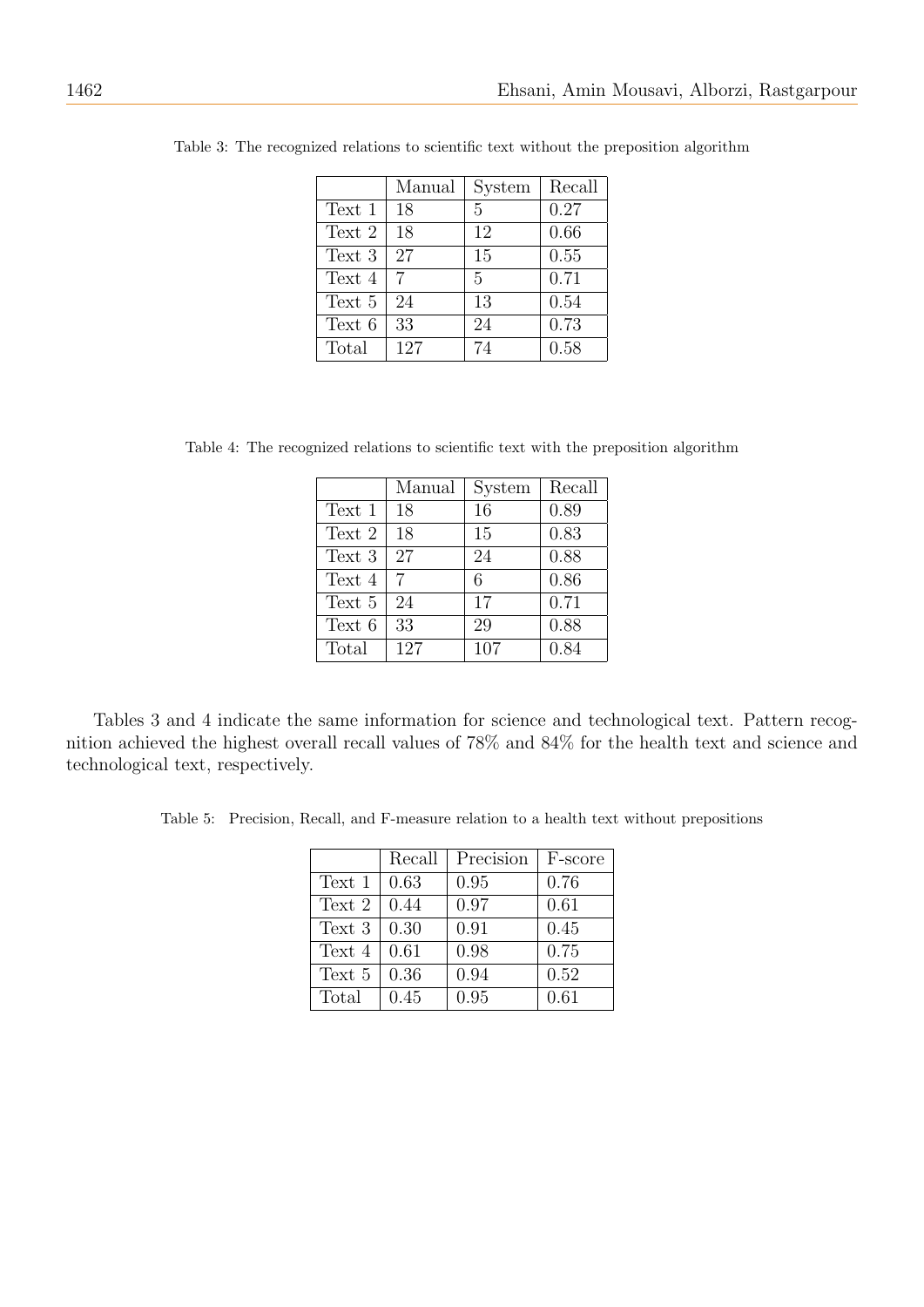|        | Recall | Precision | F-score |
|--------|--------|-----------|---------|
| Text 1 | 0.84   | 0.86      | 0.85    |
| Text 2 | 0.87   | 0.84      | 0.85    |
| Text 3 | 0.70   | 0.74      | 0.72    |
| Text 4 | 0.72   | 0.88      | 0.79    |
| Text 5 | 0.73   | 0.67      | 0.70    |
| Total  | 0.78   | 0.8       | 0.79    |

Table 6: Precision, Recall, and F-measure relation to health text with prepositions

Tables 5 and 6 present the Precision, Recall, and F-measure relation to the health text and prepositions algorithm.

Table 7: Precision, Recall, and F-measure relation to the scientific text without prepositions

|        | Recall | Precision | F-score |
|--------|--------|-----------|---------|
| Text 1 | 0.27   | 0.93      | 0.42    |
| Text 2 | 0.66   | 0.96      | 0.78    |
| Text 3 | 0.55   | 0.93      | 0.69    |
| Text 4 | 0.71   | 0.95      | 0.81    |
| Text 5 | 0.54   | 0.94      | 0.69    |
| Text 6 | 0.73   | 0.85      | 0.76    |
| Total  | 0.58   | 0.93      | 0.71    |

Table 8: Precision, Recall, and F-measure relation to the scientific text with prepositions

|        | Recall | Precision | F-score |
|--------|--------|-----------|---------|
| Text 1 | 0.89   | 0.80      | 0.84    |
| Text 2 | 0.83   | 0.75      | 0.79    |
| Text 3 | 0.88   | 0.75      | 0.81    |
| Text 4 | 0.86   | 0.88      | 0.87    |
| Text 5 | 0.71   | 0.74      | 0.72    |
| Text 6 | 0.88   | 0.71      | 0.79    |
| Total  | 0.84   | 0.76      | 0.80    |

Tables 7 and 8 show similar actions to health text and prepositions algorithm. The F-score was calculated by equation (1). The F-score is always a number between the values of recall and precision.

$$
F = \frac{2 * precision * Recall}{Precision + Recall}
$$
\n(9.1)

Investigating the relation recognized by the pattern recognizer in the second phase of experiments revealed that 30 relations of the set (67%) were created due to the particular type of words not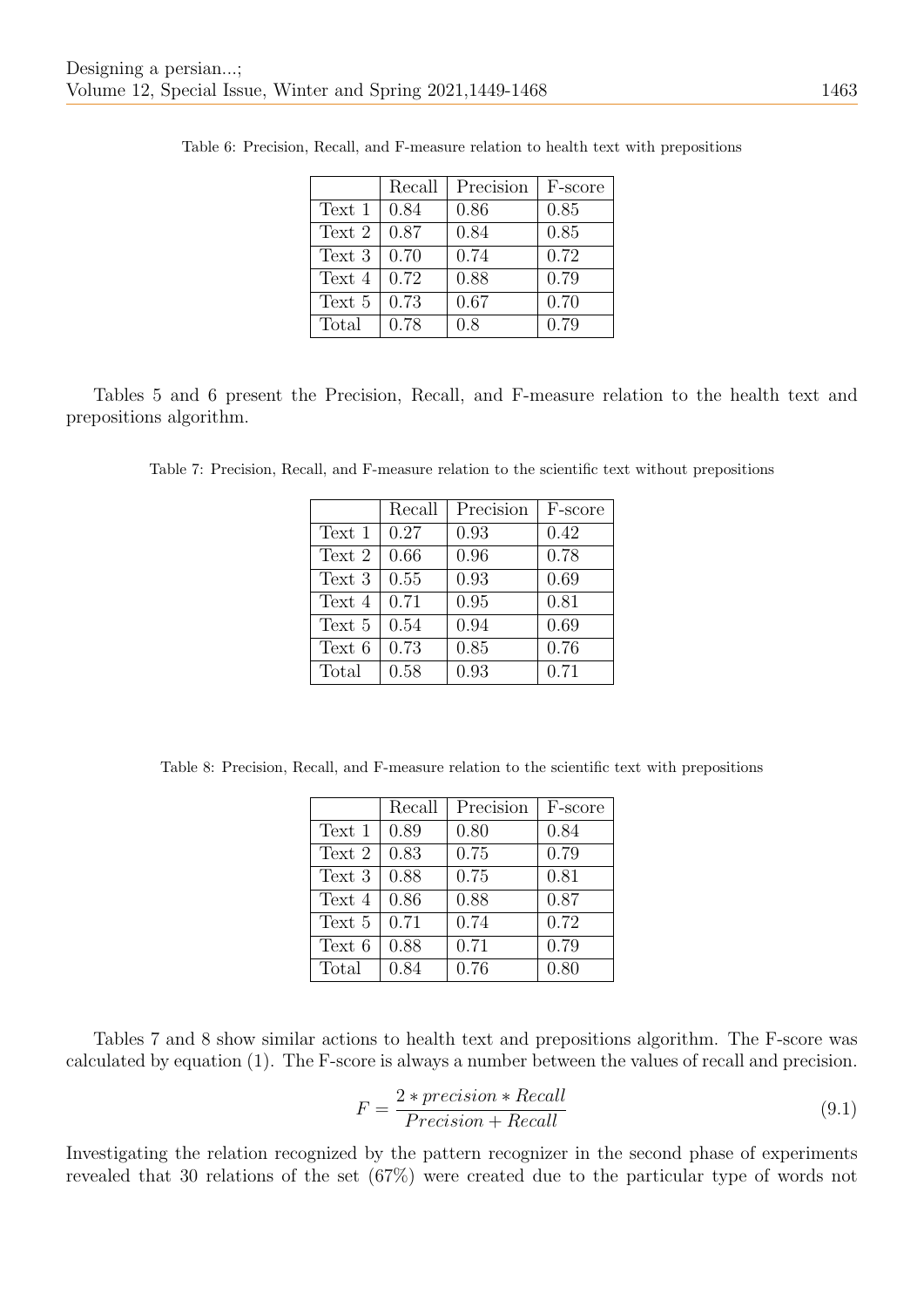contained in the patterns list. Some of these words were used to indicate this relation rarely. The recognizer cannot recognize another set of relations (15 relations) due to the unexpected structure of the sentence, which covered 33% of lost relations. This type of relation was indicated implicitly, and the required overall knowledge was deduced to recognize such relations.

## 10. Results and Discussion

A normal pipeline question-answering (QA) system includes question-, document-, and answerprocessing phases. Most studies on the Persian language have classified questions and answers and search engine design. Questions can be categorized using rule-based (manual), machine learning, and hybrid approaches.

It is noteworthy that most research studies on question and answering systems only address solutions to question and answering classification while not considering the structure of the Persian language and linguistics.

We believe that the most difficult and challenging type of questions in Persian question and answer systems are questions that seek the cause and why of an issue. As a result, using the same methods to answer different types of questions with one solution simply categorizing the questions and retrieving the answer or document cannot be complete.

Answering the questions of why and how is possible with the conventional methods of classifying and retrieving the answer, but the variety of structural relationships of languages, especially in Persian, will have a great impact on the meaning and concept of the returned answer.

we investigated different studies which tackled mining causation in texts written in languages other than Persian. A number of these studies used hand-coded pattern and specific knowledge bases. Other systems employed machine learning approaches in order to automatically construct syntactic patterns.

Researchers employing machine learning techniques made use of knowledge resources available for the language they addressed, e.g. (large annotated corpora, WordNet, Wikipedia etc.). Such resources provide externally verified analyses of POS and constituency, and are invaluable for those desiring to evaluate and train models that involve statistical component. Given a similar corpus of Persian texts annotated with Causal and Explanatory relations, it should be possible to automatically acquire patterns.

In fact, it is challenging to capture the syntactical arrangement of many of the causative connectors. Accordingly, machine learning approaches followed in research presented in Section 1, could not be applied in this study due to lack of large quantities of annotated data. Handcrafting in order to construct linguistic patterns able to indicate semantic relations within sentences is therefore still necessary.

As the Pattern Recognizer model obtained a maximum overall recall of 81% we conclude that using the linguistic patterns boosted with the justification particles algorithms will be effective for identifying intrasentential information . Furthermore, the extracted linguistic patterns reflect strong relation indicators and constitute a useful feature in the future for systems adopting machine learning techniques in acquiring patterns that signal causation and explanation.

In this research, the aim is to produce a system in accordance with software standards. The methodology in this research(Figure 1) has been selected in such a way that the usual model of question and answer systems (Figure 2) has been considered. The output is considered as an artifact that is grown in accordance with analysis and validation and placed in a modification cycle to produce the final product.

This is one of the main differences between this article and others. The Q&A model is adapted to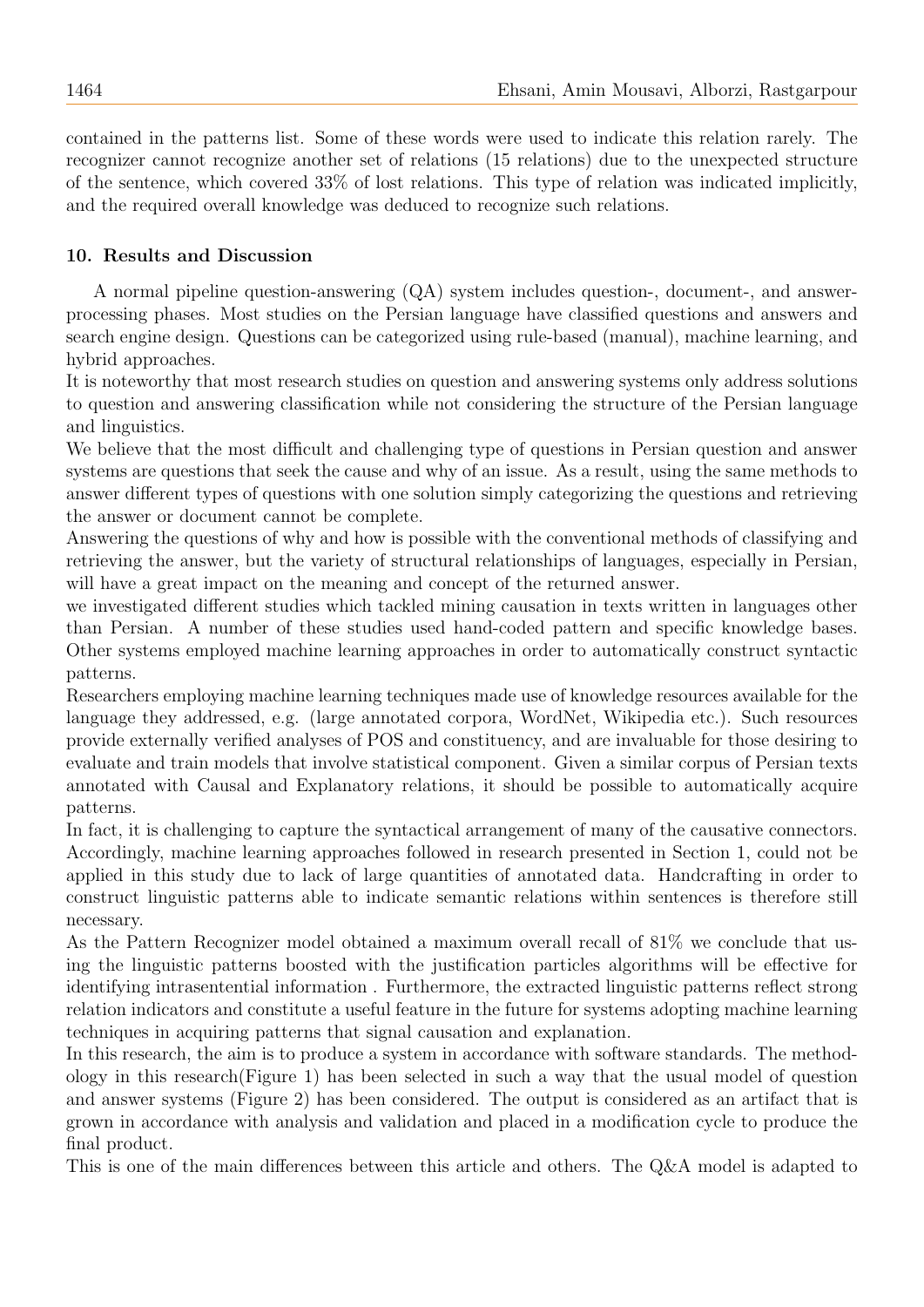the concepts related to software standards and the class of diagrams is fully described.

As the Pattern Recognizer model obtained a maximum overall recall of 81% we conclude that using the linguistic patterns boosted with the justification particles algorithms will be effective for identifying intrasentential information . Furthermore, the extracted linguistic patterns reflect strong relation indicators and constitute a useful feature in the future for systems adopting machine learning techniques in acquiring patterns that signal causation and explanation.

Although in some articles the accuracy of the proposed methods is higher than the accuracy of the present article, but it should be borne in mind that in this article our emphasis has been on the accuracy and precision of answering the questions why and how by the system. The one-word and short-answer questions discussed in the output system are not included for testing and validation. As explained earlier, questions can be classified using the three mentioned approaches. Manual question categorization seeks to conform questions to hand-made rules to determine the type of answer to the question. It is of note that writing down such rules is monotonous and the final system is frequently particular. Besides, this type of system is scarce since the overall performance does not even resemble machine learning-based approaches, which are entirely diverse and some of which attempt to demonstrate questions as a tree. However, our proposed method relies on rhetorical structure theory (RST), which integrates natural language discourse. RST structures are documented hierarchically by breaking the content into (sub-) clauses called Elementary Discourse Units (EDUs). Then, EDUs are clinked to build a binary discourse tree. RST differentiates between a nucleus and satellite, which convey primary and ancillary information, respectively.

The some mentioned studies[\[8\]](#page-18-7) emphasized answering questions to which the answer is a fact. The articles do not focus on the specific semantic structure of the Persian language and the effect of prepositions on the meaning of the questions, but rather focus on clearing and ultimately categorizing and matching questions and answers.

In other article[\[16\]](#page-19-6) that have been done in Persian language and with the approach of questions with non-factoid QA, the classification of the questions is based on the classification algorithm and without considering the type of semantic connections of the answers. The accuracy of this study is 82.29, but it considers all types of non-factoid questions and does not focus on the semantic relationship between questions and answers.

In comparison, our study focused on answering why and how while highlighting the semantic aspect of the answer to the question. The Persian articles were distributed between five persons for evaluating the performance of the QA system. They were asked to read some texts and regulate "how" and "why" questions to find the answer in the text and to provide related answers for each question. Finally, 90 QA pairs were achieved, including 70 questions for why and 20 questions for how cases. As discussed earlier, non-factoid QA has received less attention in QA systems than fact-based QA due to the required linguistic knowledge for addressing such questions. Nonetheless, many researchers have become interested in adopting new techniques to handle explanation and reasoning questions in recent years. The proposed system was implemented on 90 collected questions. Then, the achieved answers by systems were compared to the users' formulated answers. The correct answer was considered if the answer matched the user's answer. This system can obtain the correct answer for 61 questions, which results in a 68% recall rate. Table 9 provides an overall review of system results.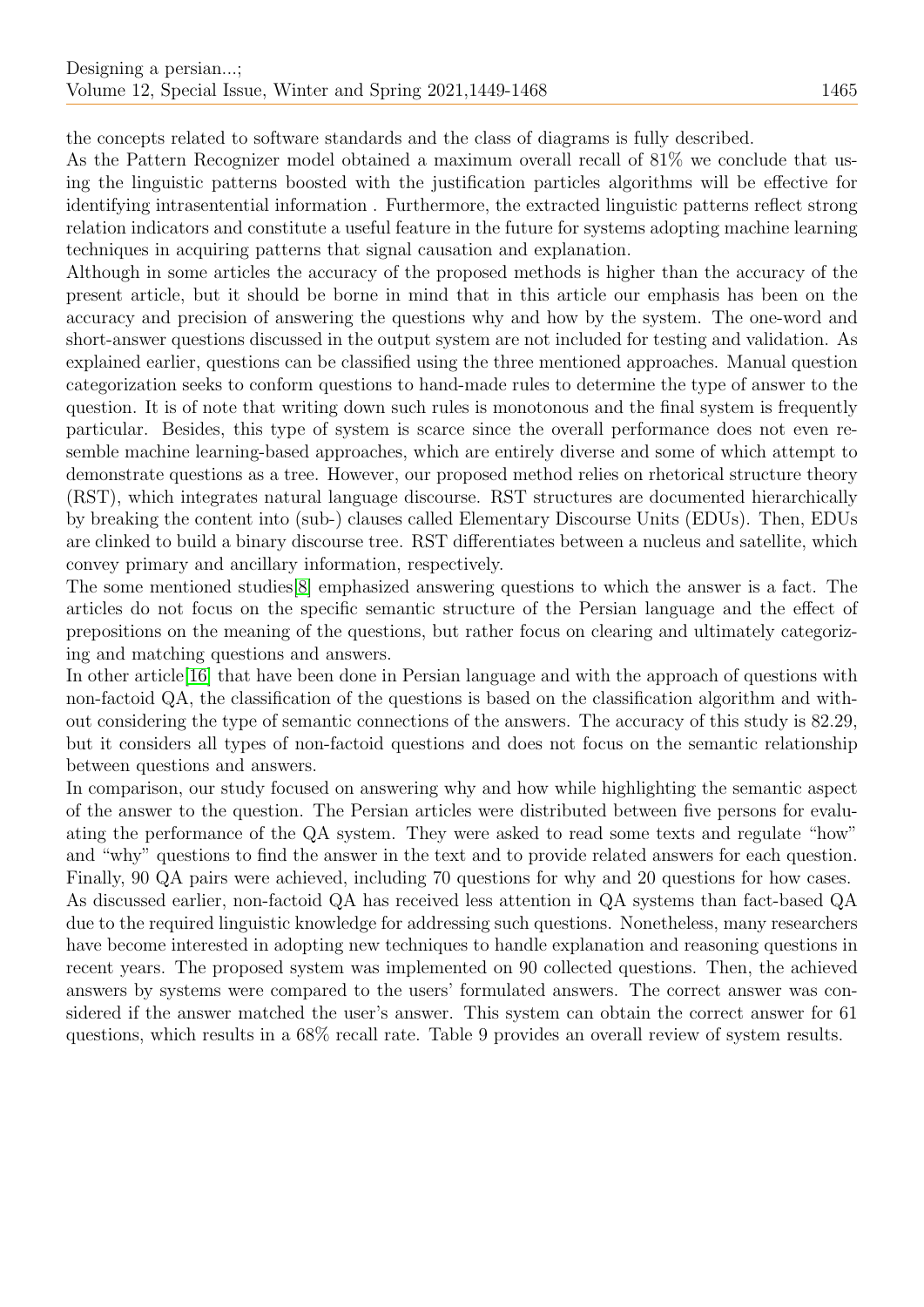

Figure 7: The distribution of the questions test

Table 9: QA system results

|                           |     | number of questions   Percentage of Total questions |
|---------------------------|-----|-----------------------------------------------------|
| number of questions       | -90 | 100                                                 |
| Correct answer count   61 |     | 68                                                  |
| Wrong answer count        | -29 | 32                                                  |

Note. QA is the question-answering system.

The system could not find a correct answer to two groups of questions. The first group consisted of the questions without a direct relation between the text unit of the question and the answer (5 questions, 18% of which were unanswered) and were connected to the answered units with an implicit relation in the text. The second group included 24 questions, 82% of missing questions, in which Text Parser or Pattern Recognizer does not support the linguistic parts. Questions in this category are connected to the answers spans with relations expressed implicitly in text.

The test data were collected through elicitation which implies that questions might have been influenced by the same linguistic cues used by the text producers. This results in lexical overlap more than one would expect for natural questions. It is important to remember, however, that the ultimate goal of question answering systems is to find answers in vast amounts of information which users might not have access to. Future work should be dealing with questions formulated independently of a specific text. To reach this goal consideration must be given to the query expansion techniques. Figure 7 illustrates the distribution of the questions answered correctly (green colored partitions) together with the failed questions (red colored partitions). Nearly 55% of the questions were answered correctly based on the indication of intrasentential relations, whereas correct answers for 13% of the questions correlate to the presence of rhetorical relations between sentences. In this study, we built our discourse parser on top of the output obtained from the Pattern Recognizer which is sentences that are already annotated with intrasentential relationships. To fulfil this goal , we developed the Text Parser model that would approach text from a discourse perspective. The Text Parser is meant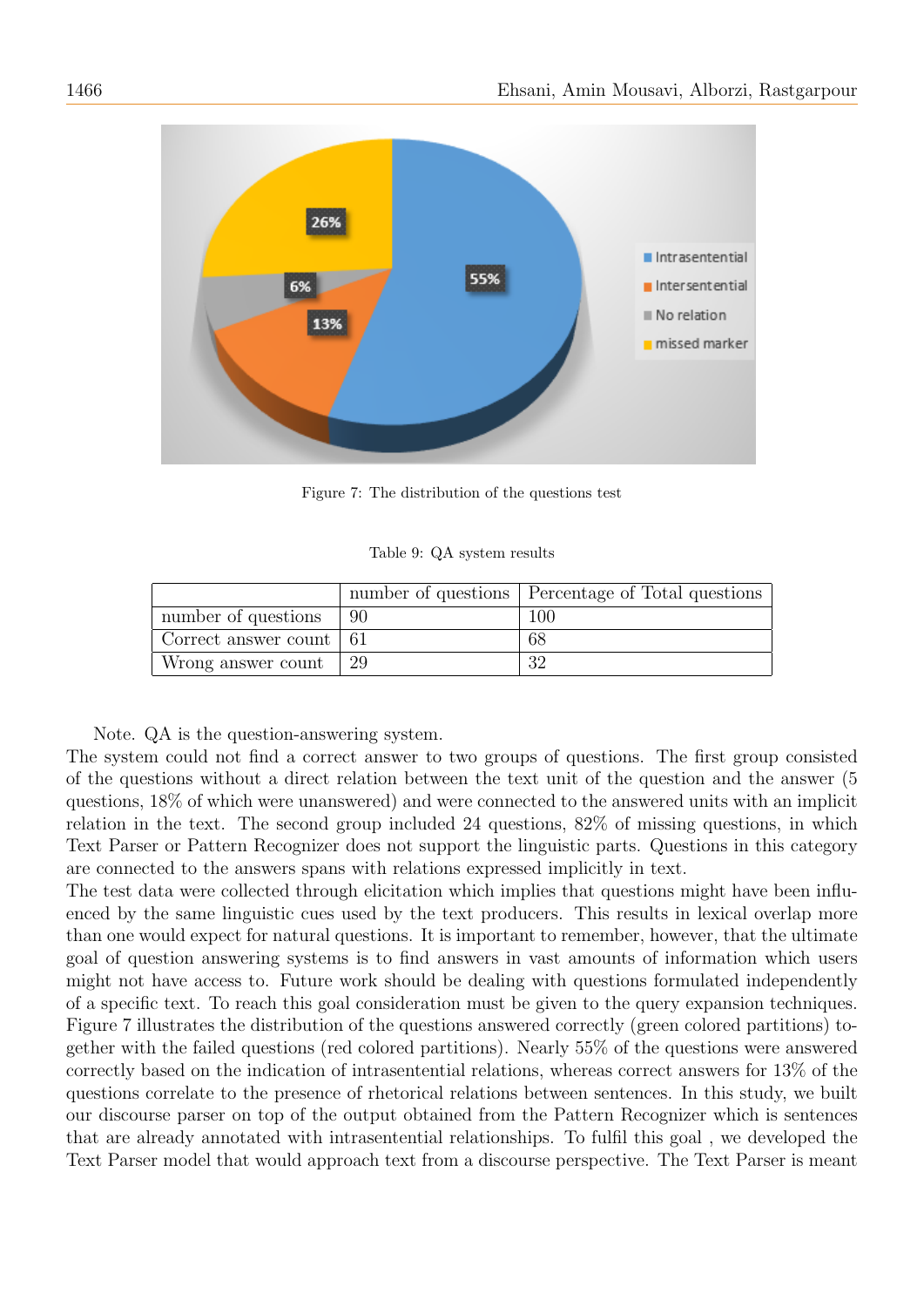to break away from the sentence limit imposed on the Pattern Recognizer and emphasize the strategies employed above these limits to hold the whole text together as a unit. Furthermore, the Text Parser is led by a set of heuristic scores to avoid any computational explosion.

## 11. CONCLUSION

The primary motivation of the present study was to design simple techniques to find the answers to understand and work the "why" and "how" questions easily and quickly. It is predicted that a slot of Persian QA systems was filled. Hence, two analytical models were provided as Pattern Recognizer and Text Parser, which were created with high precision and low complexity. The present study aimed to recognize semantic relations in Persian sentences. Based on morphological and syntactic features, a collection of linguistic patterns was generated. The pattern recognizer model was used for applying the patterns to extract method-effect and cause-effect data. These data are critical to the QA system to answer the "how" and "why" questions. Furthermore, an algorithm was proposed to increase the pattern recognizer's effectiveness with determining the explanatory/causal role of rationalization letters, as another concern of this study.

The morphological scheme of the Persian language is relatively complicated due to morphological changes and agglutinating phenomena. In addition, the Persian language is very glamorous such that a large part of its words is originated from the roots bounded by many suffixes or prefixes, or both of them. These suffixes and prefixes can be related to any Persian word groups, like verb, noun, or adjective, doubling the Persian language's work in QA systems.

In the feature studies, the researchers can use machine learning techniques on existed knowledge resources. In addition, they can obtain automatic patterns by a similar corpus of marginalized Persian texts with causal and explanatory relations.

#### References

- <span id="page-18-5"></span>[1] E. Blancol, N. Castell and D. Moldovan, Causal Relation Extraction, In Proceedings of the International of Conference on Language Resources and Evaluation, LREC, Morocco. (2008) 310-313.
- <span id="page-18-6"></span>[2] Y. Boreshban and S.A. Mirroshandel, A novel question answering system for religious domain in Persian, Journal of ELECTRONIC INDUSTRIES. 8 (2017) 73–88.
- <span id="page-18-2"></span>[3] E. Breck, J. Burger, L. Ferro, D. Hous, M. Light and I. Mani, Another Sys Called Qanda, In Proceddings of the Ninth Text REtrieval conference, NIST Special Publication 500-246, Maryland,. (2000) 369-379.
- <span id="page-18-0"></span>[4] K. Choi, R.M. Pacana, A.L. Tan, J. Yiu and N.R. Lim, A Question Answering System that Performs Evaluations and Comparisons on Structured Data for Business Intelligence in Biotechnology, Journal of Uncertainty Reasoning and Knowledge Engineering. 1 (2011) 137–140.
- <span id="page-18-1"></span>[5] J. Herrera, D. Parra and B. Poblete, Social QA in non-CQA platforms, Journal of Future Generation Computer Systems. 105 (2020) 631–649.
- <span id="page-18-8"></span>[6] A. Hevner, S. March, J. Park and S. Ram, Design Science in Information Systems Research, MIS Quarterly 28, (2004) 75–105.
- <span id="page-18-9"></span>[7] A. Hevner and S. Chatterjee, Design Science Research in Information Systems, Springer Science and Business Media. (2010) 195-208.
- <span id="page-18-7"></span>[8] H. Hosseini, Question Processing for Open Domain Persian Question Answering Systems, M.Sc. Thesis ,Sharif University of Technology, Department of Languages and Linguistics. (2016).
- <span id="page-18-3"></span>[9] C.S.G. Khoo, S. Chan and Y. Niu, Extraction Causal Knowledge from a Medical Database Using Graphical Patterns, In Proceedings of 38th Annual Meeting of the ACL, HongKong. (2000) 336-343.
- [10] A. Mollaei, S. Rahati-Quchani and A. Estaji. Question classification in Persian language based on conditional random fields, International conference on computer and knowledge engineering. (2012) 295–300.
- <span id="page-18-4"></span>[11] D. Moldovan, S. Harabagiu, R. Girju, P. Morarescu, F. Lascatusu, A. Novischi, A. Badulescu and O. Bolohan, LCC Tools for Question Answering, In Proceedings of the Eleventh Text REtrieval Conference, NIST Special Publication 500- 251, Maryland. (2002) 386–395.